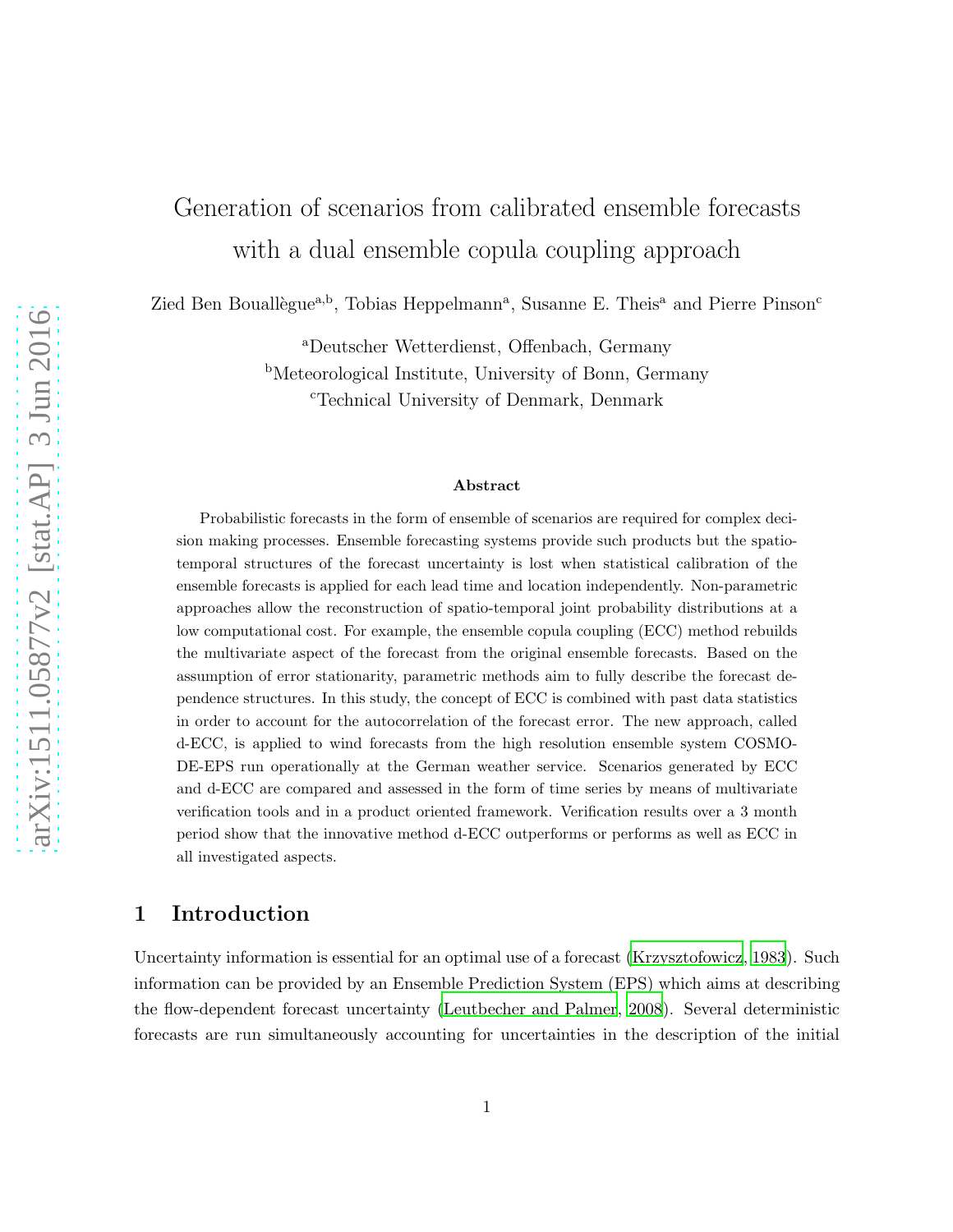state, the model parametrization and, for limited area models, the boundary conditions. Probabilistic products are derived from an ensemble, tailored to specific user's need. For example, wind forecasts in the form of quantiles at selected probability levels are of particular interest for actors in the renewable energy sector [\(Pinson, 2013](#page-22-1)).

However, probabilistic products generally suffer from a lack of reliability, the system showing biases and failing to fully represent the forecast uncertainty. Statistical techniques allow to adjust the ensemble forecast correcting for systematic inconsistencies [\(Gneiting](#page-21-1) *et al.*, [2007](#page-21-1)). This step known as calibration is based on past data and usually focuses on a single or few aspects of the ensemble forecast. For example, calibration of wind forecast can be performed by univariate approaches [\(Bremnes, 2004](#page-20-0); [Sloughter](#page-22-2) *et al.*, [2010;](#page-22-2) [Thorarinsdottir and Gneiting,](#page-23-0) [2010](#page-23-0)) or bivariate methods which account for correlation structures of the wind components [\(Pinson, 2012](#page-22-3); [Schuhen](#page-22-4) *et al.*, [2012](#page-22-4)). These calibration procedures provide reliable predictive probability distribution of wind speed or wind components for each forecast lead time and location independently. Decision making problems can however require information about the spatial and/or temporal structure of the forecast uncertainty. Examples of application in the renewable energy sector resemble the optimal operation of a wind-storage system in a market environment, the unit commitment over a control zone or the optimal maintenance planning [\(Pinson](#page-22-5) *et al.*, [2009](#page-22-5)). In other words, scenarios that describe spatio-temporal wind variability are relevant products for end-users of wind forecasts.

The generation of scenarios from calibrated ensemble forecasts is a step that can be performed with the use of empirical copulas. The empirical copula approaches are non-parametric and, in comparison with parametric approaches [\(Keune](#page-21-2) *et al.*, [2014](#page-21-2); [Feldmann](#page-21-3) *et al.*, [2015](#page-21-3)), simple to implement and computationally cheap. Empirical copulas can be based on climatological records (Schaake Shuffle (ScSh); [Clark](#page-21-4) *et al.*, [2004](#page-21-4)) or on the original raw ensemble (ensemble copula coupling (ECC); [Schefzik](#page-22-6) *et al.*, [2013](#page-22-6)). ECC, which consists in the conservation of the ensemble member rank structure from the original ensemble to the calibrated one, has the advantage to be applicable to any location of the model domain without restriction related to the availability of observations. However, unrealistic scenarios can be generated by the ECC approach when the post-processing indiscriminately increases the ensemble spread to a large extent. Non-representative correlation structures in the raw ensemble are magnified after calibration leading to unrealistic forecast variability. As a consequence, ECC can deteriorate the ensemble information content when applied to ensembles with relatively poor reliability as suggested, for example, by verification results in [Flowerdew \(2014](#page-21-5)).

In this paper, a new version of the ECC approach is proposed in order to overcome the generation of unrealistic scenarios. Focusing on time series, a temporal component is introduced in the ECC scheme accounting for the autocorrelation of the forecast error over consecutive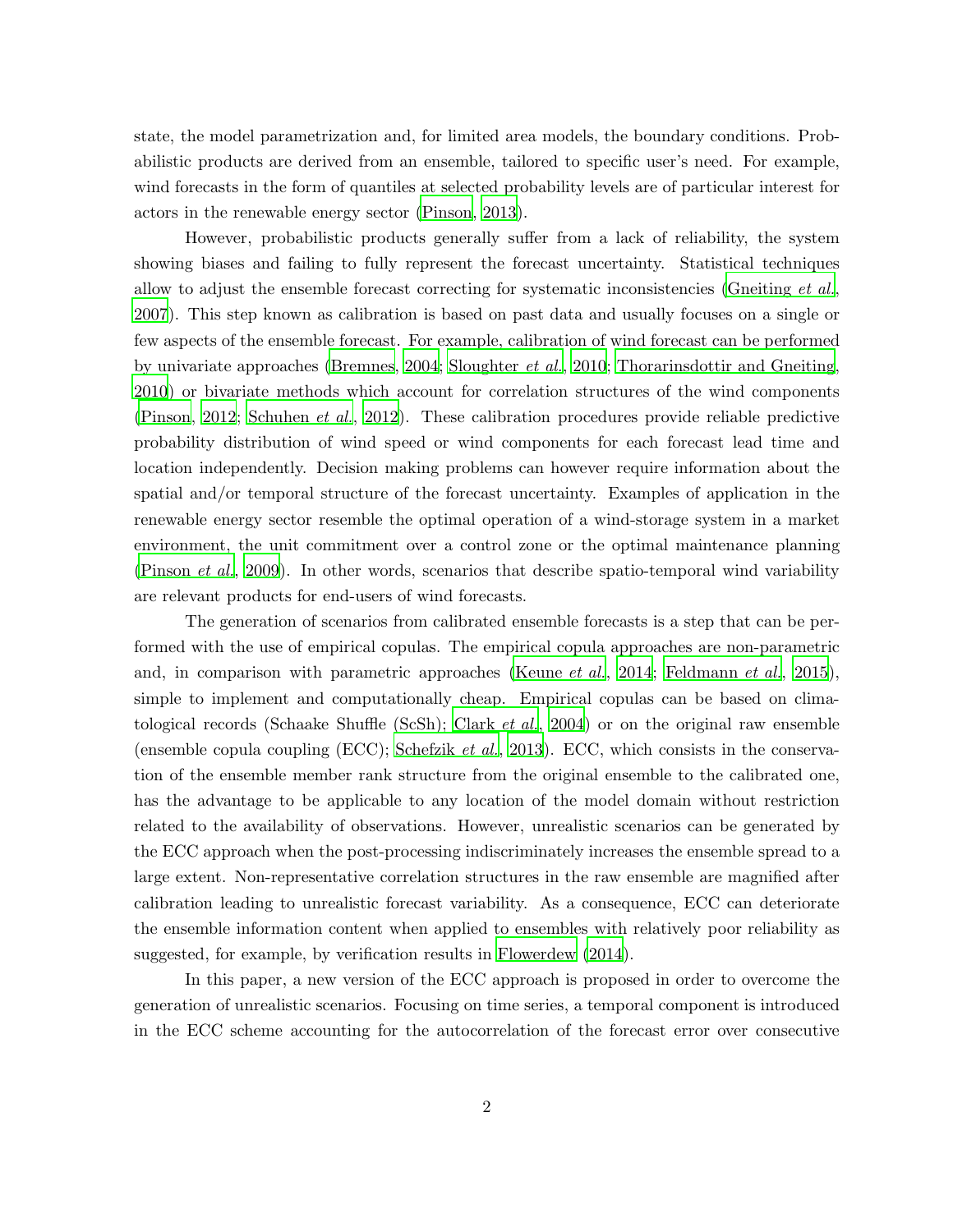forecast lead times. The assumption of forecast error stationarity, already adopted for the development of fully parametric approaches [\(Pinson](#page-22-5) *et al.*, [2009;](#page-22-5) Schölzel and Hense, [2011\)](#page-22-7), is exploited in combination with the structure information of the original scenarios. The new approach based on these two sources of information, past data and ensemble structure, is called *dual* ensemble copula coupling (d-ECC). Objective verification is performed in order to show the benefit of the proposed approach with regard to the standard ECC.

The manuscript is organized as follows: Section [2](#page-2-0) describes the dataset used to illustrate the manuscript as well as the calibration method applied to derive calibrated quantile forecasts from the raw ensemble. Sections [3](#page-5-0) and [4](#page-9-0) introduce the empirical copula approaches for the generation of scenarios and discuss in particular the ECC and d-ECC methods. Section [5](#page-13-0) describes the verification process for the scenario assessment. Section [6](#page-16-0) presents the results obtained by means of multivariate scores and in a product oriented verification framework.

## <span id="page-2-0"></span>2 Data

#### 2.1 Ensemble forecasts and observations

COSMO-DE-EPS is the high resolution ensemble prediction system run operationally at DWD. It consists of 20 COSMO-DE forecasts with variations in the initial conditions, the boundary conditions and the model physics [\(Gebhardt](#page-21-6) *et al.*, [2011;](#page-21-6) [Peralta](#page-22-8) *et al.*, [2012](#page-22-8)). COSMO-DE-EPS follows the multi-model ensemble approach, with 4 global models driving each 5 physically perturbed members. The ensemble configuration implies a clustering of the ensemble members as a function of the driving global model when large scale structures dominate the forecast uncertainty.

The focus is here on wind forecasts at 100 meter height above ground. The post-processing methods are applied to forecasts of the 00UTC run with an hourly output interval and a forecast horizon of up to 21 hours. The observation dataset comprises quality controlled wind measurements from 7 stations: Risoe, FINO1, FINO2, FINO3, Karlsruhe, Hamburg and Lindenberg, as plotted in Figure [1.](#page-3-0) The verification period covers a 3 month period: March, April and May 2013.

Figure [2\(](#page-3-1)a) shows an example of a COSMO-DE-EPS wind forecast at hub-height. The forecast is valid on day March 2, 2013, at station FINO1 (see Figure [1\)](#page-3-0). The ensemble members are drawn in grey while the corresponding observations are drawn in black. In Figure [2\(](#page-3-1)b), the raw ensemble forecast is interpreted in the form of quantiles.

Formally, a quantile  $q_{\tau}$  at probability level  $\tau$  (with  $0 \leq \tau \leq 1$ ) is defined as:

$$
q_{\tau} := F^{-1}(\tau) = \inf\{y : F(y) \ge \tau\}
$$
 (1)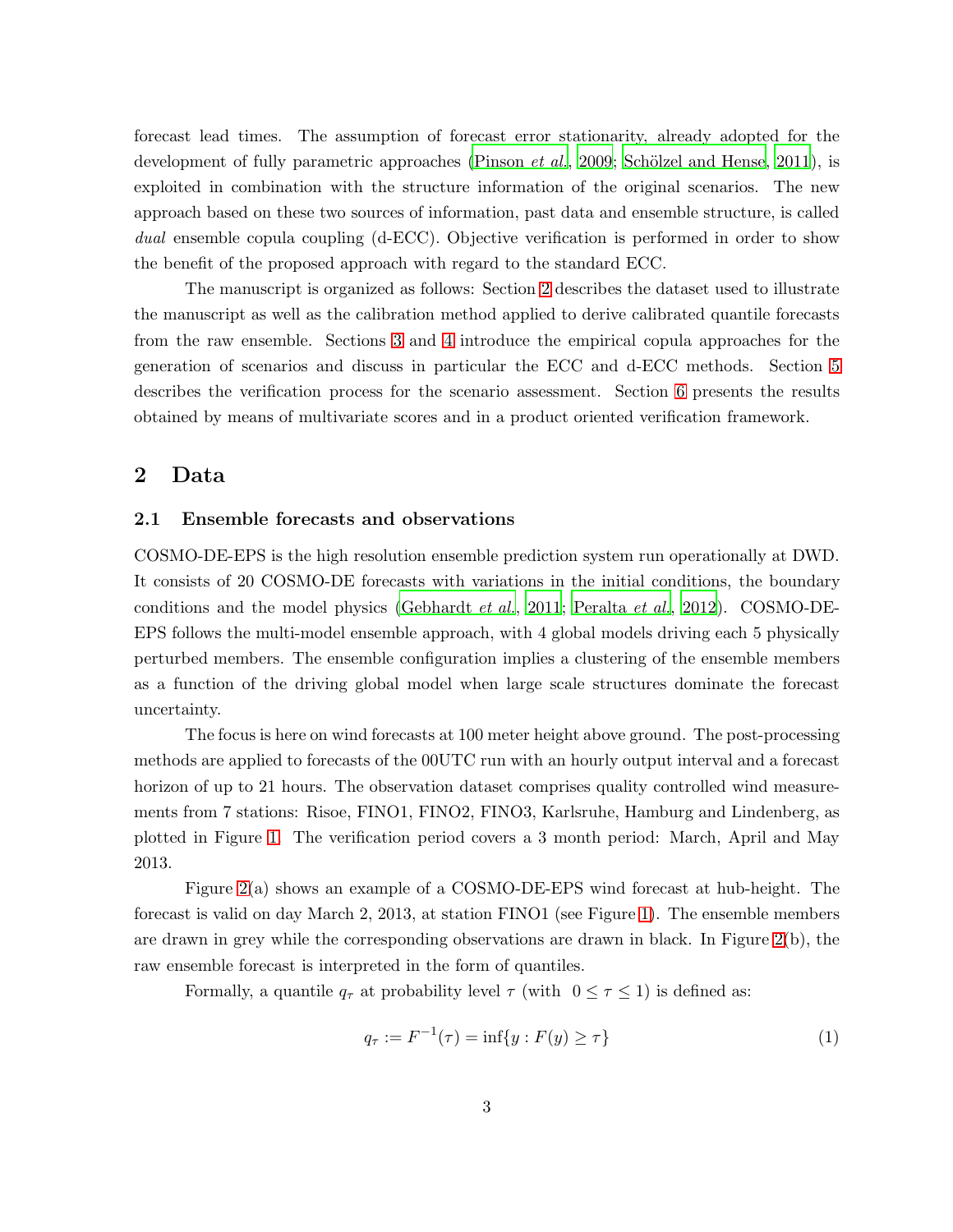

<span id="page-3-0"></span>Figure 1: Map of Germany and neighboring areas (approximately the COSMO-DE domain) with latitude/longitude axes. Location of the 7 wind stations used in this study. The station FINO1 is highlighted with a grey mark.



<span id="page-3-1"></span>Figure 2: Wind speed at 100 meter height above ground, on March 2, 2013, at station FINO1: (a) COSMO-DE-EPS forecast (grey lines), (b) raw ensemble forecast in the form of quantiles (sorted members, see text), (c) calibrated quantile forecasts, and the corresponding observations (black lines).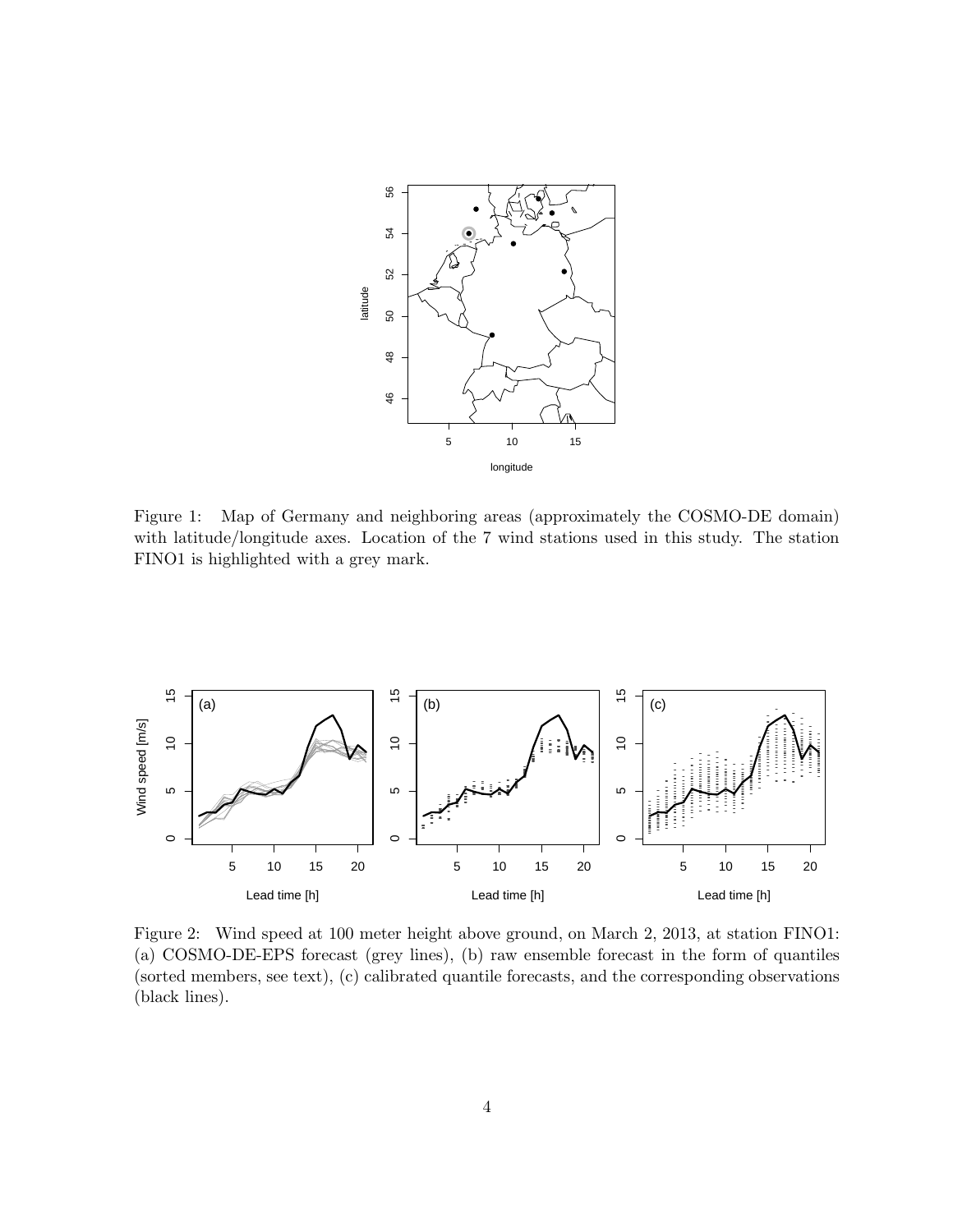where F is the cumulative probability distribution of the random variable  $Y \in \mathbb{R}$ :

<span id="page-4-1"></span>
$$
F(y) = \mathbb{P}(Y \le y). \tag{2}
$$

In practice, at each forecast lead time, the member of rank  $n$  can be interpreted as a quantile forecast at probability level  $\tau_n$ :

<span id="page-4-0"></span>
$$
\tau_n = \frac{n}{N_e + 1} \tag{3}
$$

where  $N_e$  is the number of ensemble members.

In the example of Figure [2,](#page-3-1) the raw ensemble is not able to capture the observation variability. Calibration aims to correct for this lack of reliability by adjusting the mean and enlarging the spread of the ensemble forecast.

## 2.2 Calibrated ensemble forecasts

Since COSMO-DE-EPS forecasts have shown to suffer from statistical inconsistencies (Ben Bouallegue, [2013;](#page-20-1) Ben Bouallègue, [2015](#page-20-2)), calibration has to be applied in order to provide reliable forecasts to the users. The method applied in this study is the bivariate Non-homogeneous Gaussian Regression (EMOS, [Schuhen](#page-22-4) *et al.*, [2012\)](#page-22-4). The mean and variance of each wind component as well as the correlation between the two components characterize the predictive bivariate normal distribution. Corrections applied to the raw ensemble mean and variance are optimized by minimizing the continuous ranked probability score (CRPS; [Matheson and Winkler, 1976](#page-22-9)). The calibration coefficients are estimated for each station and each lead time separately (local version of EMOS), based on a training period being defined as a moving window of 45 days.

The final calibrated products considered here are  $N_e$  equidistant forecasts of wind speed estimated for each location and each forecast lead time separately, where the  $N_e$  probability levels associated to the forecast quantiles follow Eq. [\(3\)](#page-4-0). Calibrated quantile forecasts are shown in Figure  $2(c)$ . The spread of the ensemble is increased with respect to Figure  $2(b)$  and thus the observation variability is now captured by the forecast. From a statistical point of view the calibration method provides reliable ensemble marginal distributions and reliable quantile forecasts as checked by means of rank histograms and quantile reliability plots (not shown). The performance of the applied calibration technique is similar to the one obtained by other methods such as quantile regression [\(Koenker and Bassett](#page-21-7), [1978;](#page-21-7) [Bremnes, 2004](#page-20-0)).

Information about spatial and temporal dependence structures, which are crucial in many applications, are however not available any more after this calibration step (see Figure  $2(c)$ ). The next post-processing step consists then in the generation of consistent scenarios based on the calibrated samples.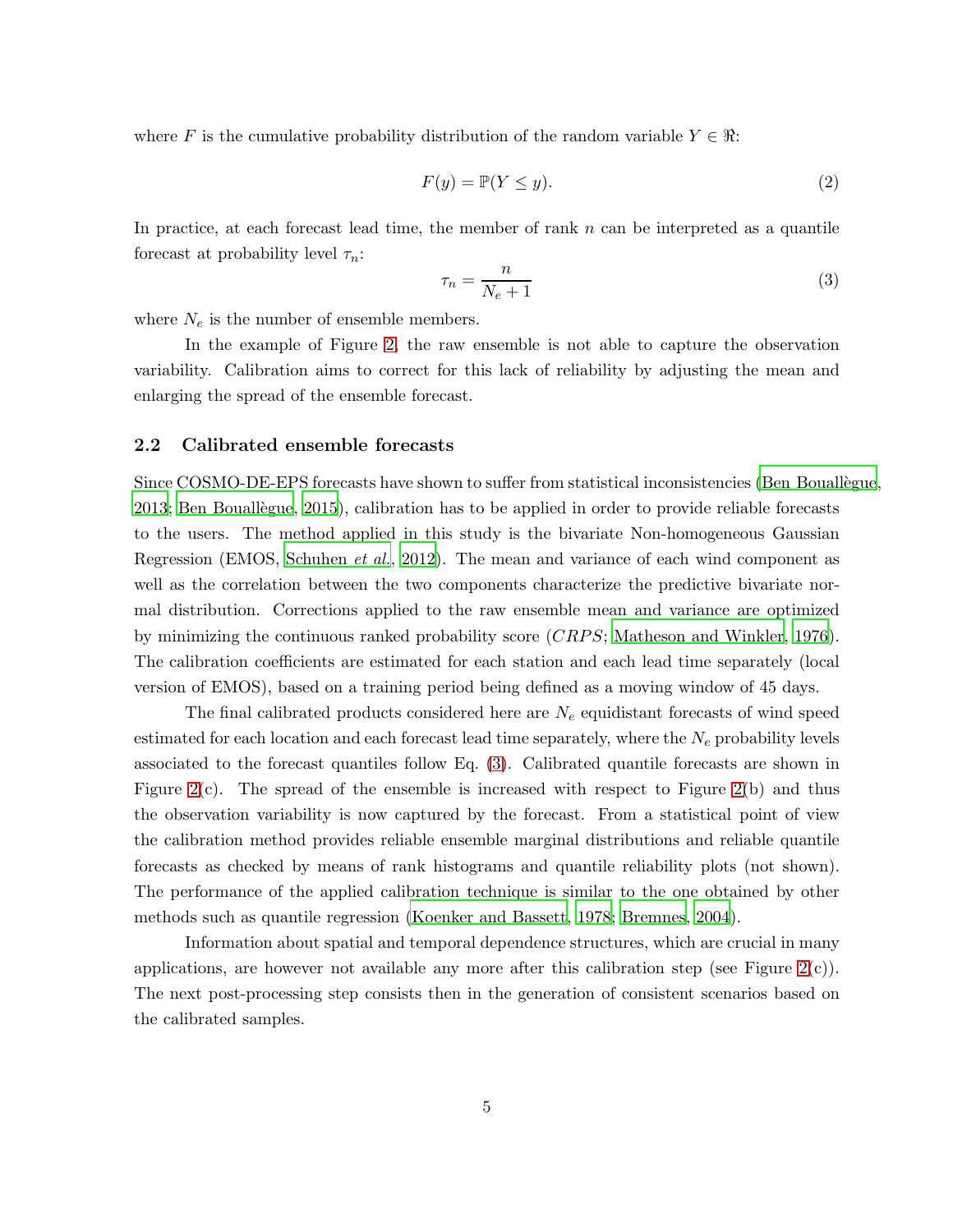## <span id="page-5-0"></span>3 Generation of scenarios

The generation of scenarios with empirical copulas is here briefly described. For a deeper insight into the methods, the reader is invited to refer to the original article of [Schefzik](#page-22-6) *et al.* [\(2013](#page-22-6)), or to [Wilks \(2014\)](#page-23-1) and references within.

First, consider the multivariate cumulative distribution function (*cdf* ) G defined as:

$$
G(y_1, ..., y_L) = \mathbb{P}[Y_1 \le y_1, ..., Y_L \le y_L]
$$
\n<sup>(4)</sup>

of a random vector  $(Y_1, ..., Y_L)$  with  $y_1, ..., y_L \in \mathbb{R}$ . As in Eq. [\(2\)](#page-4-1), we define the marginals  $F_i$  as:

$$
F_i(y_i) = \mathbb{P}[Y_i \le y_i].\tag{5}
$$

The Sklar's theorem [\(Sklar](#page-22-10), [1959\)](#page-22-10) states that G can be expressed as:

<span id="page-5-1"></span>
$$
G(y_1, ..., y_L) = C(F_1(y_1), F_L(y_L))
$$
\n(6)

where C is a copula that links an L-variate cumulative distribution function  $G$  to its univariate marginal *cdf* s  $F_1, ..., F_L$ .

In Eq. [\(6\)](#page-5-1), a joint distribution is represented as univariate margins plus copulas. The problem of estimating univariate distributions and the problem of estimating dependence can therefore be treated separately. Univariate calibration marginal  $\mathit{cdfs}$   $F_1, ..., F_L$  are provided by the calibration step described in the previous section. The choice of the copula  $C$  depends on the application and on the size  $L$  of the multivariate problem. We focus here on empirical copulas since they are suitable for problems with high dimensionality.

We denote  $H$  the empirical copula.  $H$  is based on a multivariate dependence template, a specific discrete dataset  $z$  defined in  $\mathbb{R}^L$ . The chosen dataset is described formally as:

<span id="page-5-2"></span>
$$
\boldsymbol{z} := \left\{ (z_1^1, ..., z_1^N), ..., (z_L^1, ..., z_L^N) \right\}
$$
 (7)

consisting of L tuples of size N with entries in  $\mathbb R$ . In other words, L is the dimension of the multivariate variable and N is the number of scenarios. The rank of  $z_l^n$  for  $n \in \{1, ..., N\}$  and  $l \in \{1, ..., L\}$  is defined as:

$$
R_l^n := \sum_{i=1}^N \mathbb{I}(z_l^i \le z_l^n) \tag{8}
$$

where  $\mathbb{I}(\cdot)$  denotes the indicator function taking value 1 if the condition in parenthesis is true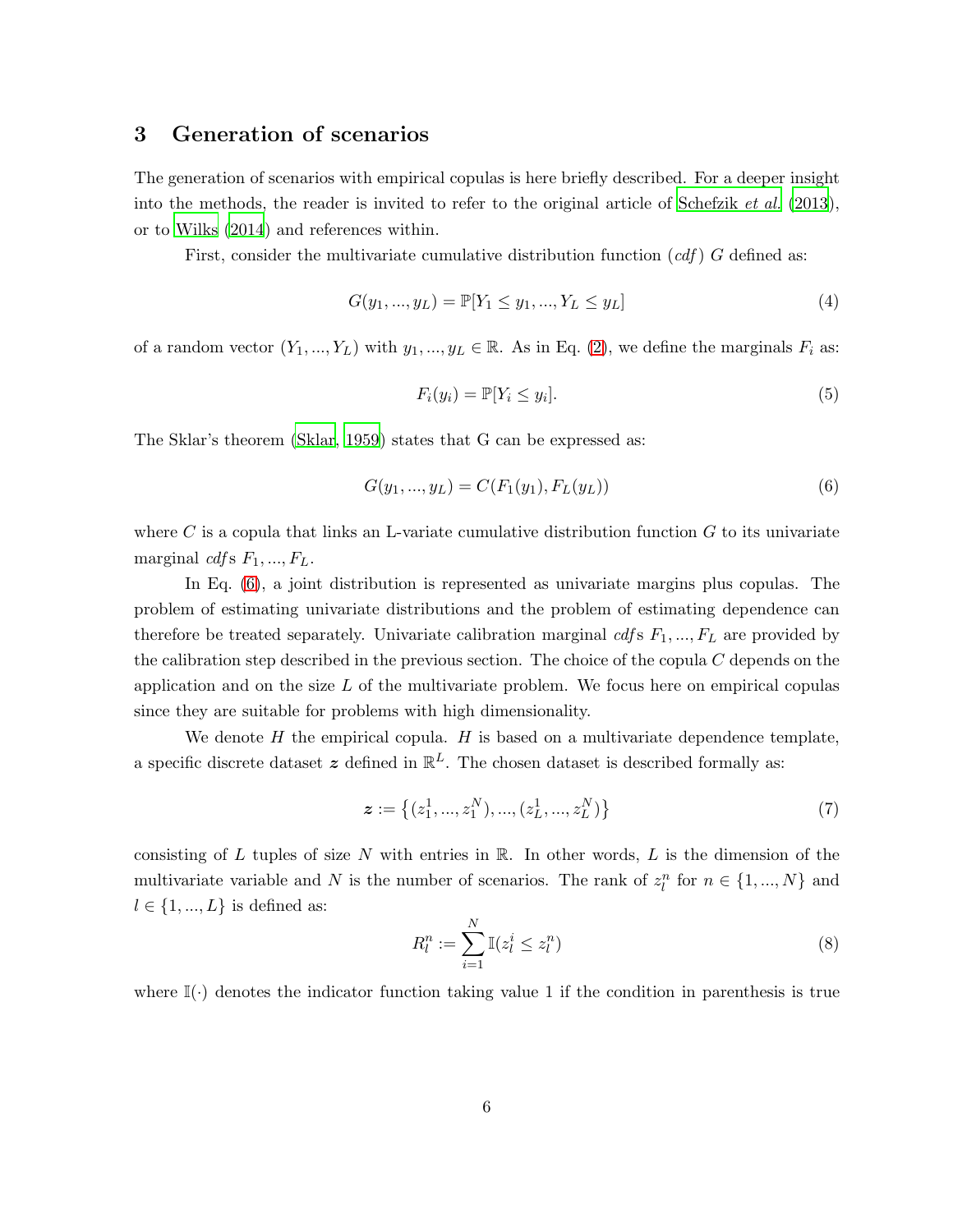and zero otherwise. The empirical copula H induced by the dataset  $z$  is given by:

$$
H(\frac{j_1}{N}, ..., \frac{j_L}{N}) := \frac{1}{N} \sum_{i=1}^{N} \mathbb{I}(R_1^i \le j_1, ..., R_L^i \le j_L)
$$
\n(9)

$$
= \frac{1}{N} \sum_{i=1}^{N} \prod_{l=1}^{L} \mathbb{I}(R_l^i \leq j_l)
$$
\n(10)

for integers  $0 \leq j_1, ..., j_L \leq N$ .

In practice, N equidistant quantiles of  $F_l$  with  $l \in \{1, ..., L\}$  are derived from the univariate calibration step:

$$
\boldsymbol{q} := \left\{ (q_1^1, ..., q_1^N), ..., (q_L^1, ..., q_L^N) \right\}
$$
 (11)

with

$$
q_l^n := F_l^{-1}(\tau_n); \quad n \in \{1, ..., N\}
$$
\n(12)

where  $\tau_n$  is defined in Eq. [\(3\)](#page-4-0). The sample q is rearranged following the dependence structure of the reference template z. The permutations  $\pi_l(n) := R_l^n$  for  $n \in \{1, ..., N\}$  are derived from the univariate ranks  $R_l^1, ..., R_l^N$  for  $l \in \{1, ..., L\}$  and applied to the univariate calibrated sample q. The post-processed scenarios  $\tilde{x}_l^1, ..., \tilde{x}_l^N$  for each margin l is expressed as:

$$
\tilde{x}_l^1 := q_l^{\pi_l(1)}, \dots, \tilde{x}_l^N := q_l^{\pi_l(N)} \tag{13}
$$

The multivariate correlation structures are generated based on the rank correlation structures of a sample template z. The empirical copulas presented here only differ in the way z is defined. In the following, let  $t \in \{1, \ldots, T\}$  be a lead time and let  $L := T$ . For simplicity, we consider here a single weather variable and a single location.

### 3.1 Ensemble copula coupling

The rank structure of the ensemble is preserved after calibration when applying the standard ensemble copula coupling approach (ECC). The raw ensemble forecast is denoted  $x$ :

$$
\boldsymbol{x} := \left\{ (x_1^1, ..., x_1^{N_e}), ..., (x_L^1, ..., x_L^{N_e}) \right\}
$$
 (14)

where  $N_e$  is the ensemble size. ECC applies without restriction to any multivariate setting. The number of scenarios generated with ECC is however the same as the size of the original ensemble  $(N = N_e)$ . The transfer of the rank structure from the raw ensemble forecast to the calibrated one consists then in taking  $x$  as the required template in Eq.  $(7)$ .

Based on COSMO-DE-EPS forecasts of Figure [3\(](#page-7-0)a) (identical to Figure [2\(](#page-3-1)a)), an example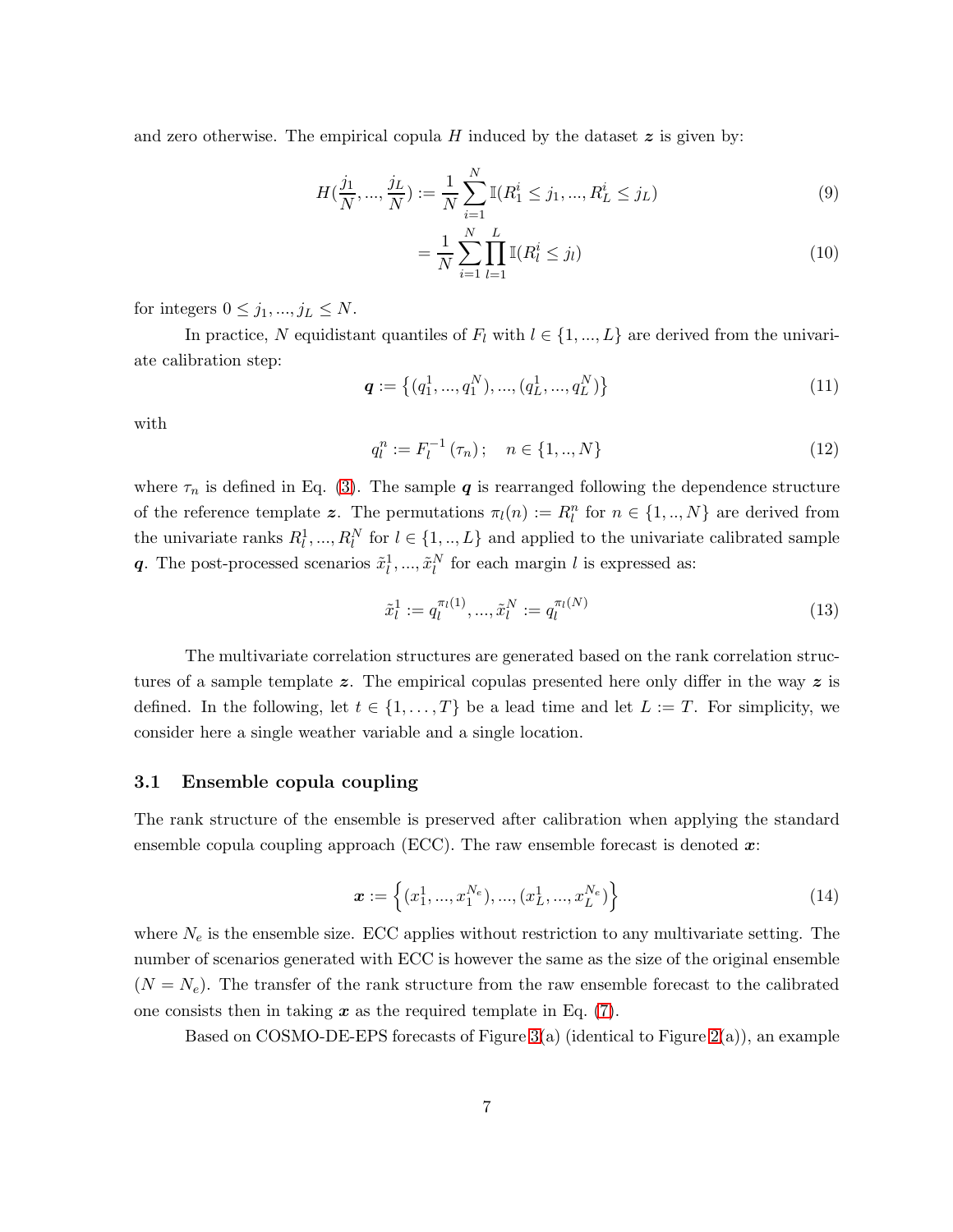

<span id="page-7-0"></span>Figure 3: Same example as in Figure [2:](#page-3-1) (a) COSMO-DE-EPS scenarios, (b) ECC derived scenarios, (c) d-ECC derived scenarios, and the corresponding observations (black lines).

of scenarios derived with ECC is provided in Figure [3\(](#page-7-0)b). The increase of spread after the calibration step implies a larger step-to-step variability in the time trajectories. Figure [4](#page-10-0) focuses on a single scenario highlighting the difference between the original and post-processed scenarios.

## 3.2 Dual ensemble copula coupling

ECC assumes that the ensemble prediction system correctly describes the spatio-temporal dependence structures of the weather variable. This assumption is quite strong and cannot be valid in all cases. On the other side, based on the assumption of error stationarity, parametric methods have been developed focusing on covariance structures of the forecast error [\(Pinson](#page-22-5) *et al.*,  $2009$ ; Schölzel and Hense,  $2011$ ). We propose a new version of the ECC approach which is an attempt to combine both information: the structure of the original ensemble and the error autocorrelation estimated from past data. Therefore, the new scheme is called dual ensemble copula coupling (d-ECC) as the copula relies on a dual source of information.

For this purpose, we denote e the forecast error defined as the difference between ensemble mean forecasts and observations:

$$
e := \{e_1, ..., e_T\} \tag{15}
$$

$$
= \{y_1 - m(x_1), ..., y_T - m(x_T)\}\tag{16}
$$

where  $m(x_t)$  and  $y_t$  are the ensemble mean and the corresponding observation at lead time  $t \in \{1, ..., T\}$ , respectively. The temporal correlation of the error is described by a correlation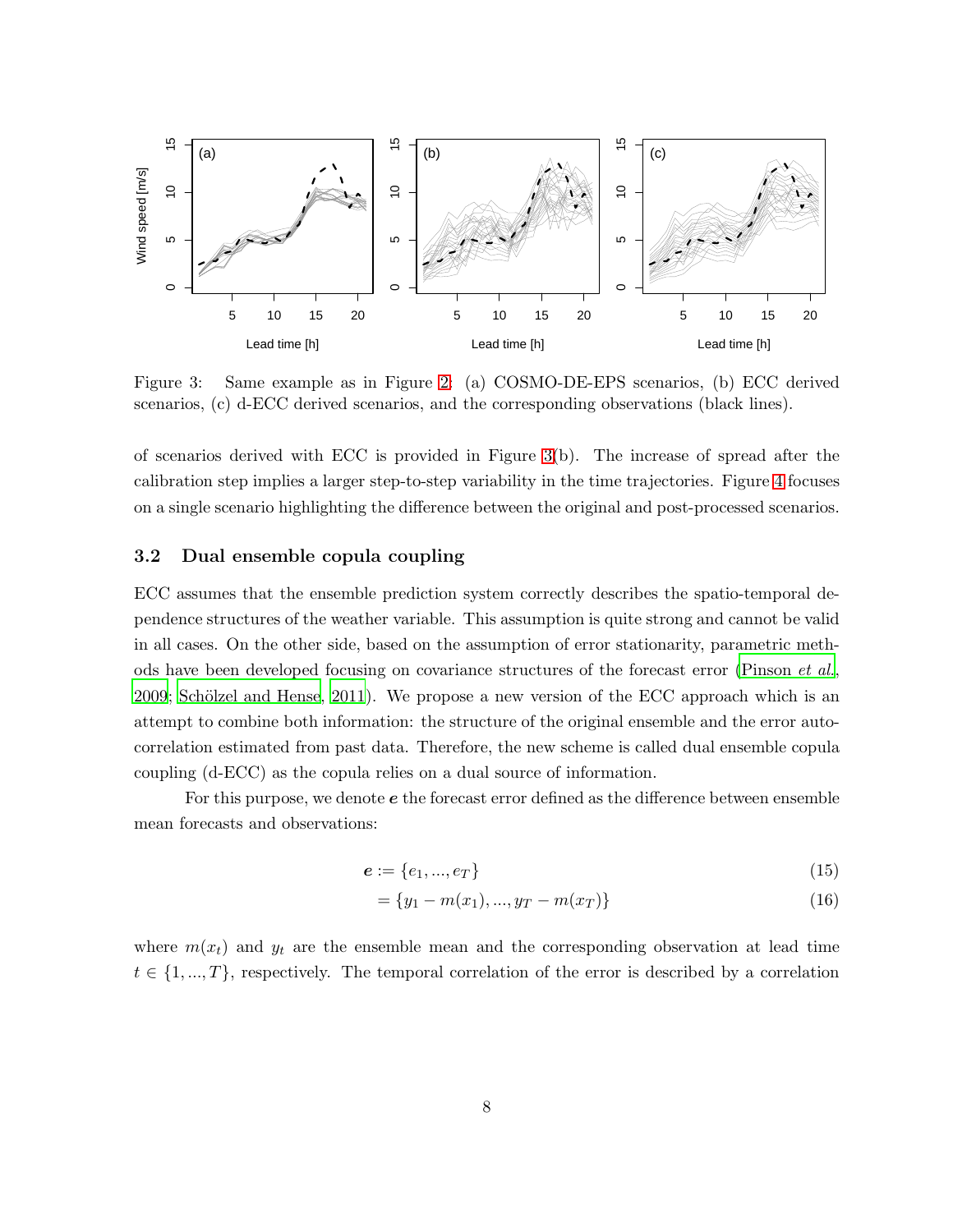matrix  $R_e$  defined as:

$$
\boldsymbol{R}_{e} = \begin{pmatrix} \rho_{e_1, e_1} & \rho_{e_1, e_2} & \cdots & \rho_{e_1, e_T} \\ \rho_{e_2, e_1} & \rho_{e_2, e_2} & \cdots & \rho_{e_2, e_T} \\ \vdots & \vdots & \ddots & \vdots \\ \rho_{e_T, e_1} & \rho_{e_T, e_2} & \cdots & \rho_{e_T, e_T} \end{pmatrix}
$$
 (17)

where  $\rho_{e_{t_1},e_{t_2}}$  is the correlation coefficient of the forecast error at lead times  $t_1$  and  $t_2$ . The empirical correlation matrix  $\hat{R}_e$  is estimated based on the training samples used for the univariate calibration step at the different lead times. In our setup,  $\hat{R}_e$  is regularly updated on a daily basis from the moving windows of 45 days defined as training datasets for the EMOS application.

Again here, we aim at constructing a template (Eq. [7\)](#page-5-2) in order to establish the correlation structures within the calibrated ensemble  $q := \left\{ (q_1^1, ..., q_1^{N_e}), ..., (q_T^1, ..., q_T^{N_e}) \right\}$ . In the d-ECC approach, the template is built performing the following steps:

1. Apply ECC with the original ensemble forecast  $x$  as reference sample template, in order to derive a post-processed ensemble of scenarios  $\tilde{x}$ :

$$
\tilde{\boldsymbol{x}} := \left\{ (\tilde{x}_1^1, ..., \tilde{x}_1^{N_e}), ..., (\tilde{x}_T^1, ..., \tilde{x}_T^{N_e}) \right\},\tag{18}
$$

2. Derive the error correction  $c^i$  imposed to each scenario  $i$  ( $i \in 1, ..., N_e$ ) of the reference template by this post-processing step:

$$
\mathbf{c}^i := \{c_1^i, ..., c_T^i\} \tag{19}
$$

<span id="page-8-1"></span>
$$
= \left\{ \tilde{x}_1^i - x_1^i, ..., \tilde{x}_T^i - x_T^i \right\},\tag{20}
$$

3. *Transformation step*: Apply a transformation to the correction  $c^i$  of each scenario based on the estimate of the error autocorrelation  $\hat{R}_e$  and its eigendecomposition  $\hat{R}_e = U\Lambda U^{-1}$ in order to derive the *adjusted corrections*  $\vec{c}^i$ :

$$
\breve{c}^i = \hat{R}_e^{\frac{1}{2}} c^i \tag{21}
$$

<span id="page-8-0"></span>
$$
=U\Lambda^{\frac{1}{2}}U^{-1}c^{i},\tag{22}
$$

4. Derive the so-called *adjusted ensemble*  $\check{x}$ :

$$
\tilde{\boldsymbol{x}} := \left\{ (\check{x}_1^1, ..., \check{x}_1^{N_e}), ..., (\check{x}_T^1, ..., \check{x}_T^{N_e}) \right\}
$$
\n(23)

where a scenario  $\mathbf{x}^i = \{x_1^i, ..., x_T^i\}$  of  $\mathbf{x}$  is defined as a combination of the original member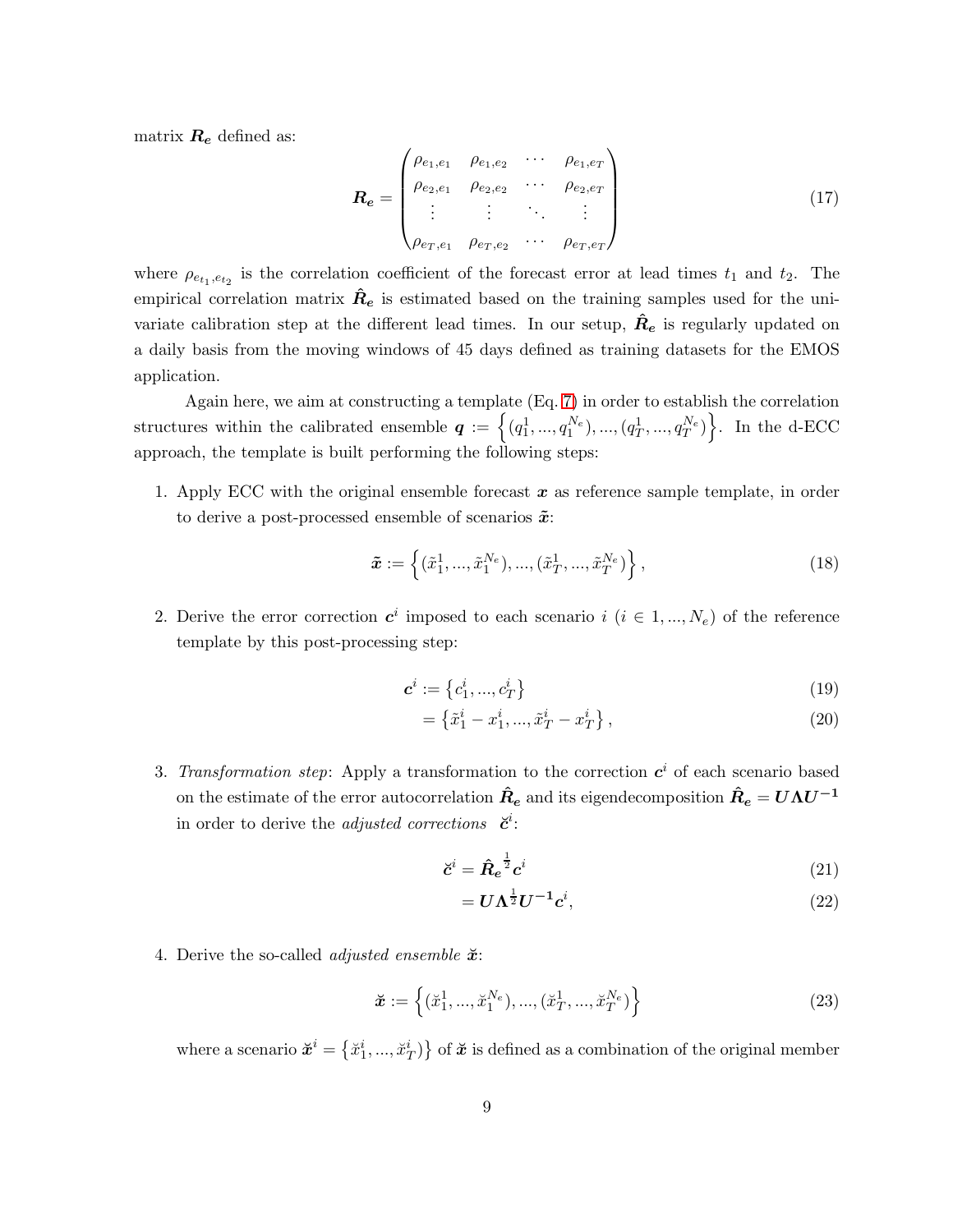and the adjusted error correction:

<span id="page-9-1"></span>
$$
\breve{x}^i = x^i + \breve{c}^i,\tag{24}
$$

5. Take  $\tilde{x}$  as reference template in Eq. [\(7\)](#page-5-2) so that the new empirical copula is based on the adjusted ensemble.

The d-ECC reference template  $\mathbf{\tilde{x}}$  combines the raw ensemble structure and the autocorrelation of the forecast error reflected in the adjusted member corrections. The transformation of the scenario corrections in Eq. [\(22\)](#page-8-0) adjusts their correlation structure based on the error correlation matrix  $\hat{R}_{e}$ . Taking the square root of the correlation matrix (Eq. [22\)](#page-8-0) resembles a signal processing technique which is described as a *coloring transformation* of a vector of random variables [\(Kessy](#page-21-8) *et al.*, [2015](#page-21-8)).

# <span id="page-9-0"></span>4 Illustration and discussion of d-ECC

Focusing on a single member, the d-ECC steps are illustrated in Figure [4.](#page-10-0) First, the correction associated to each ECC scenario with respect to the corresponding original ensemble member is computed (black line in Figure  $4(b)$ , Eq. [20\)](#page-8-1). This scenario correction is adjusted based on the assumption of temporal autocorrelation of the error (dashed line in Figure [4\(](#page-10-0)b), Eq. [22\)](#page-8-0). This adjusted scenario correction is then superimposed on the original ensemble forecast before to draw again the correlation structure of the adjusted ensemble.

The new scheme reduces to the standard ECC in the case where  $rank(x_t^i) = rank(\check{x}_t^i)$  for all  $i \in \{1, ..., N_e\}$  and  $t \in \{1, ..., T\}$ , which means that the additional terms  $\check{c}^i$  do not have any impact on the rank structure of the ensemble. This case occurs if:

- $\hat{R}_e = I$  where I is the identity matrix, which means that there is no temporal correlation of the error in the original ensemble,
- $\bullet$   $c = 0$  where 0 is the null vector, which means that the calibration step does not impact the forecast, the forecast being already well calibrated.
- $c = h \cdot J$  where h is a constant and J an all-ones vector, which means that the calibration step corrects only for bias errors and the system is spread bias free.

So the d-ECC typically takes effect if calibration corrects the spread and if this correction is correlated in time at the member level.

Some more insight can be gained by looking at the following equations. Let the observation  $y_t$  and the postprocessed ensemble members  $\tilde{x}_t^i$  be realizations of random variables Y and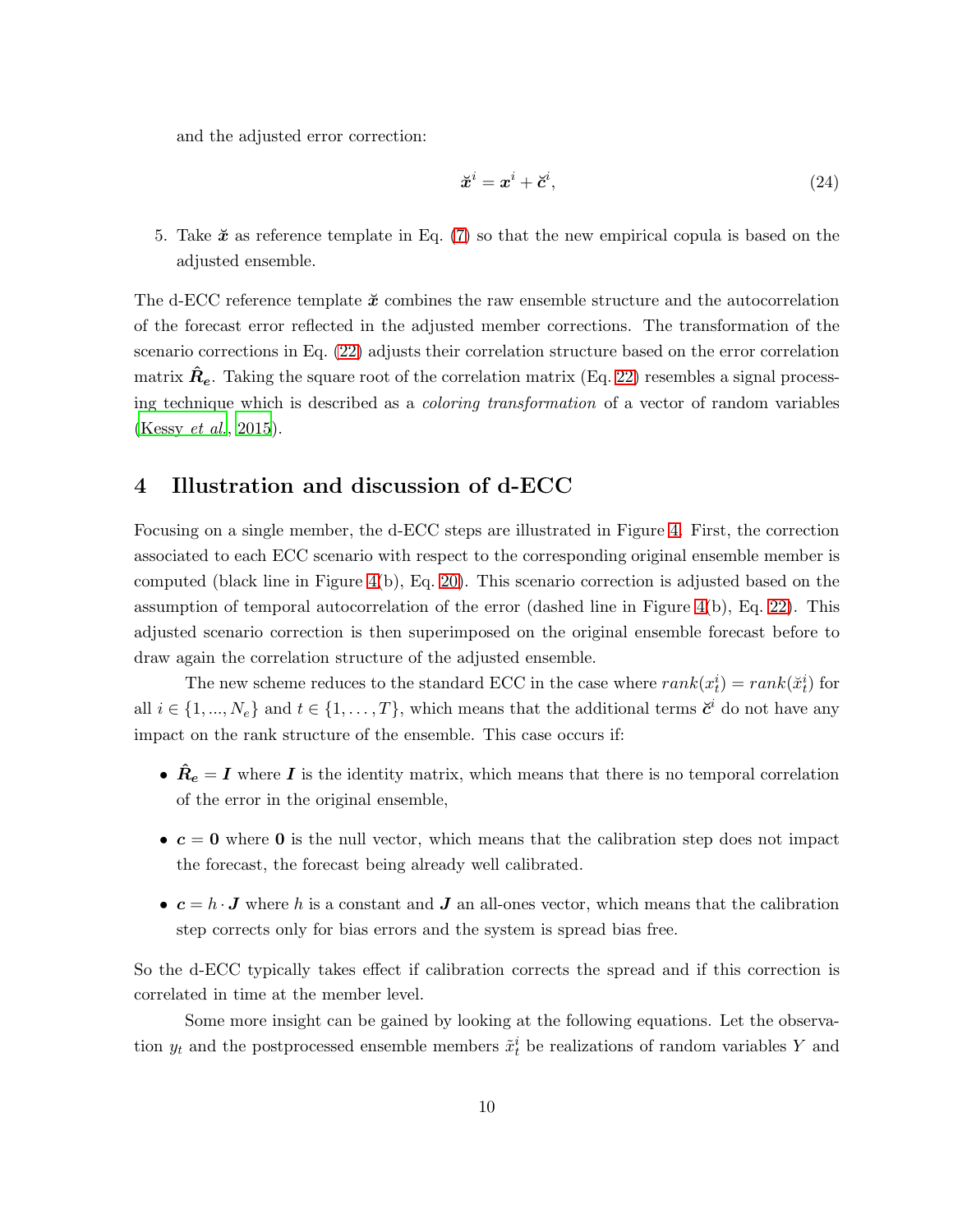

<span id="page-10-0"></span>Figure 4: Illustration of the concept of d-ECC based on the example of Figure [3](#page-7-0) showing (a) one among the 20 scenarios and (b) the correction applied to the original scenario after postprocessing. The raw ensemble forecast (here the member 13) is represented in grey, the ECC scenario in black, and the d-ECC scenario in black with dots. The dashed line represents the scenario correction adjusted by the transformation step (see text).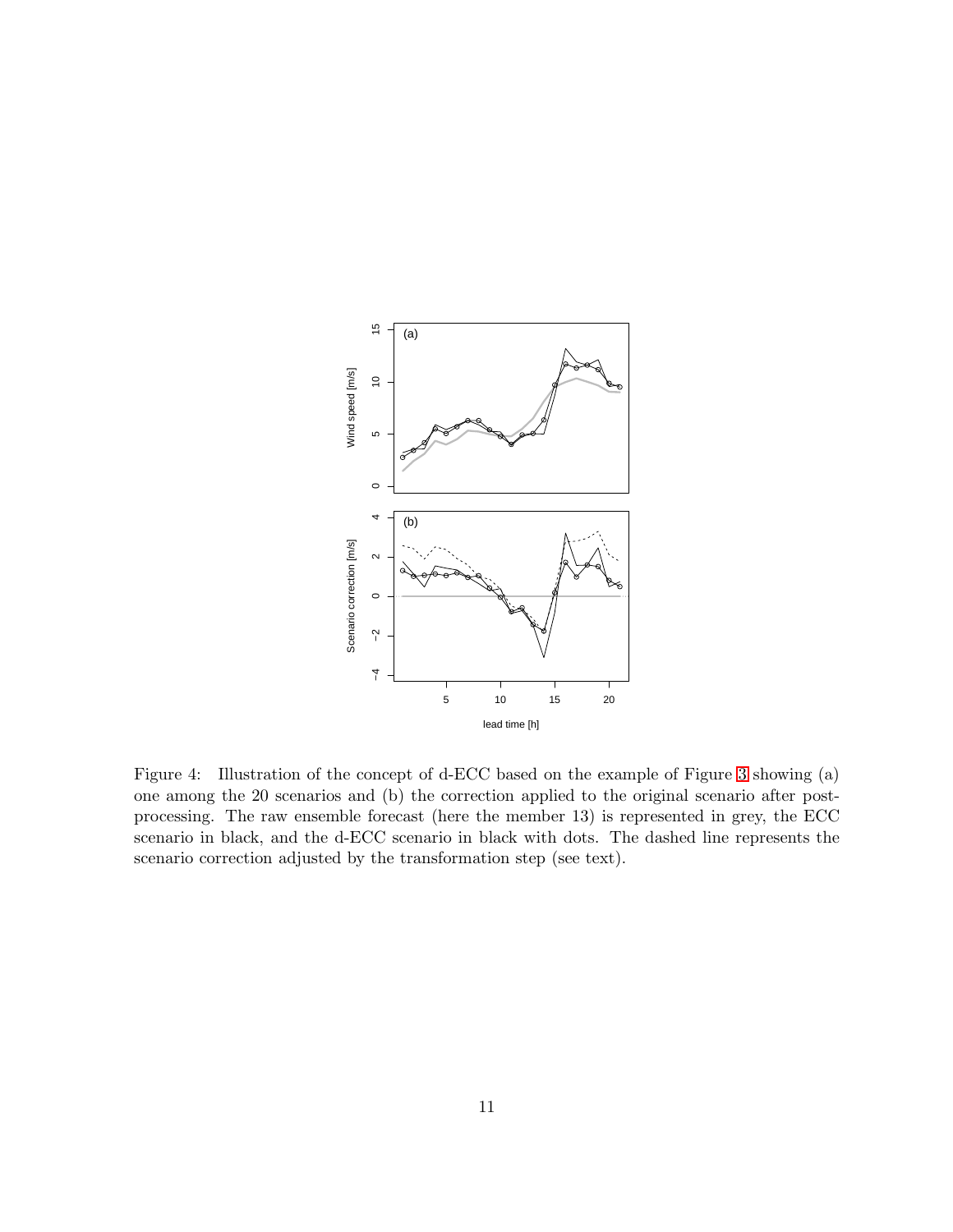$\overline{X}$ . Consider the covariance of the forecast error denoted k and defined as:

$$
k_{t_1,t_2} := \mathbb{E}[(Y_{t_1} - m(\tilde{X}_{t_1}))(Y_{t_2} - m(\tilde{X}_{t_2}))]
$$
\n(25)

where  $t_1$  and  $t_2$  are two lead times and  $\mathbb{E}[\cdot]$  the expectation operator. It is assumed that the postprocessed ensemble mean  $m(\tilde{x}_t)$  is fully bias-corrected so that  $\mathbb{E}[Y_t - m(\tilde{X}_t)] = 0$ .

After post-processing, the forecast scenarios and observation time series are considered as drawn from the same multivariate probability distribution, so the forecast error covariance can also be expressed as:

$$
k_{t_1,t_2} = \mathbb{E}[(\tilde{X}_{t_1} - m(\tilde{X}_{t_1}))(\tilde{X}_{t_2} - m(\tilde{X}_{t_2}))]
$$
\n(26)

<span id="page-11-0"></span>
$$
=\rho_{\tilde{x}_{t_1},\tilde{x}_{t_2}}\sigma_{\tilde{x}_{t_1}}\sigma_{\tilde{x}_{t_2}}\tag{27}
$$

where  $\rho_{\tilde{x}_{t_1}, \tilde{x}_{t_2}}$  refers to the correlation between  $\tilde{x}_{t_1}$  and  $\tilde{x}_{t_2}$  and  $\sigma_{\tilde{x}_t}$  refers to the square root of the variances between the members of the calibrated ensemble  $(\tilde{x}^1, ..., \tilde{x}^{N_e})$  at lead time t. The corresponding estimators are the following:

$$
\hat{k}_{t_1,t_2} = \frac{1}{N_e - 1} \sum_{i=1}^{N_e} [(\tilde{x}_{t_1}^i - m(\tilde{x}_{t_1}))(\tilde{x}_{t_2}^i - m(\tilde{x}_{t_2}))]
$$
\n(28)

and

$$
\hat{\sigma}_{\tilde{x}_t} = \sqrt{\frac{1}{N_e - 1} \sum_{i=1}^{N_e} (\tilde{x}_t^i - m(\tilde{x}_t))^2}
$$
(29)

and

$$
\hat{\rho}_{\tilde{x}_{t_1}, \tilde{x}_{t_2}} = \frac{\hat{k}_{t_1, t_2}}{\hat{\sigma}_{\tilde{x}_{t_1}} \hat{\sigma}_{\tilde{x}_{t_2}}}.
$$
\n(30)

From Eq. [\(20\)](#page-8-1) recall that

$$
\tilde{x}_t^i = x_t^i + c_t^i \tag{31}
$$

so we can rewrite the expression in Eq. [\(27\)](#page-11-0) as

<span id="page-11-1"></span>
$$
\rho_{\tilde{x}_{t_1},\tilde{x}_{t_2}} \sigma_{\tilde{x}_{t_1}} \sigma_{\tilde{x}_{t_2}} = \rho_{x_{t_1},x_{t_2}} \sigma_{x_{t_1}} \sigma_{x_{t_2}} + \rho_{c_{t_1},c_{t_2}} \sigma_{c_{t_1}} \sigma_{c_{t_2}} + \epsilon
$$
\n(32)

where  $\rho_{x_{t_1},x_{t_2}}$  is the error autocorrelation in the original ensemble,  $\rho_{c_{t_1},c_{t_2}}$  the autocorrelation of the corrections,  $\sigma_{x_t}$  and  $\sigma_{c_t}$  the standard deviation of the original ensemble and the standard deviation of the correction at lead time t, respectively. The term  $\epsilon$  corresponds to the estimated covariances of  $x$  and  $c$ , and is considered as negligible assuming that the original forecast and the corrections are drawn from two independent random processes.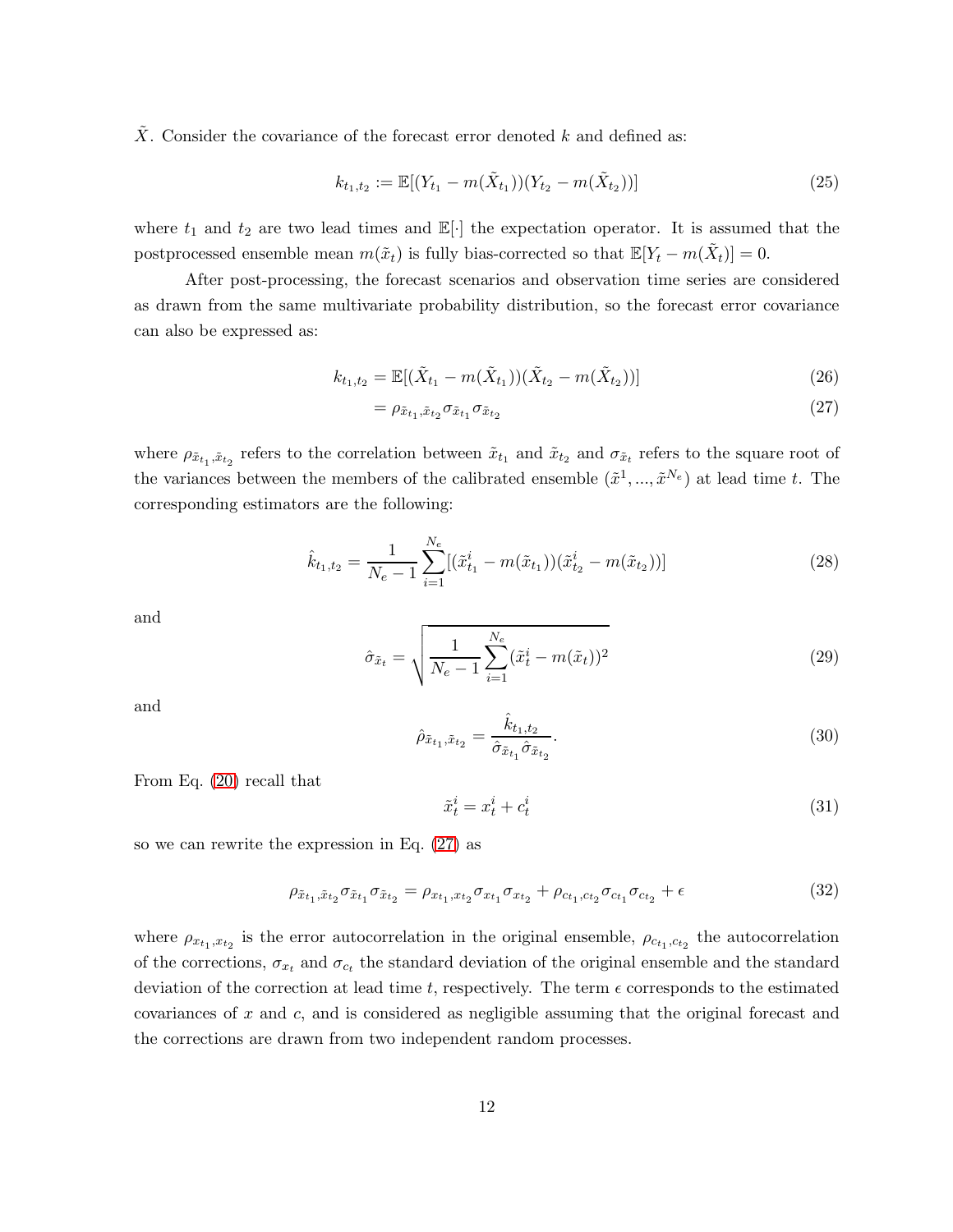Furthermore, the stationarity assumption of d-ECC implies that the correlation  $\rho_{\tilde{x}_{t_1}, \tilde{x}_{t_2}}$ can also be estimated from past error statistics:

$$
\rho_{\tilde{x}_{t_1}, \tilde{x}_{t_2}} = \mathbb{E}[\hat{\rho}_{e_{t_1}, e_{t_2}}] \tag{33}
$$

where the notation  $\hat{\rho}_{e_{t_1},e_{t_2}}$  refers to the elements of the estimated correlation matrix  $\hat{R_e}$ . The stationarity assumption takes effect in the transformation step of d-ECC (Eq. [22\)](#page-8-0) which modifies the correlation of the scenario corrections  $\rho_{c_{t_1},c_{t_2}}$  and pushes it towards the estimated correlation  $\hat{\rho}_{e_{t_1},e_{t_2}}$ . In other words, the transformation affects  $\rho_{c_{t_1},c_{t_2}}\sigma_{c_{t_1}}\sigma_{c_{t_2}}$  (second term in Eq. [32\)](#page-11-1). We expect d-ECC to have a relevant impact if  $\rho_{c_{t_1},c_{t_2}} \sigma_{c_{t_1}} \sigma_{c_{t_2}}$  dominates the sum in Eq. [\(32\)](#page-11-1). Typically, this is the case when the spread  $\sigma_{x_t}$  of the original ensemble is small compared to the spread  $\sigma_{\tilde{x}_t}$  after calibration. In a previous statement, we already noted that d-ECC takes effect if the calibration *corrects* the spread. Regarding Eq. [\(32\)](#page-11-1), we can refine the statement and argue that d-ECC especially takes effect if the calibration *increases* the spread.

Another important aspect of d-ECC is the estimation of the correlation matrix  $\boldsymbol{R}_{e}$ . By means of this matrix, the assumption of error autocorrelation is checked and adjusted. The matrix is estimated from the training datasets used for calibration at the different lead times. Based on the dataset described in Section [2,](#page-2-0) Figure [5](#page-13-1) shows the lagged correlation of the forecast error derived from  $R_e$ . The correlation is decreasing as a function of the time lag, reaching near zero values for lags greater than 10 hours. However, for short and very short time lags, the correlation is high and stable over the rolling training datasets. In particular, focusing on a time lag of 1 hour, the correlation ranges between 60% and 80%. The correlation variability shown in Figure [5](#page-13-1) is estimated over a 3 month period. Similar results are obtained when checking the variability of the correlation within each training dataset (not shown). The exhibited low variability indicates that the temporal correlation of the forecast error is not flow dependent. As a consequence, d-ECC can be seen as a "universal" approach that does not suffer restriction related to the forecasted weather situation.

Considering again our case study, the scenarios generated with d-ECC based on the COSMO-DE-EPS forecasts are shown in Figure [3\(](#page-7-0)c). The d-ECC derived scenarios are smoother and subjectively more realistic than the ones derived with ECC in Figure [3\(](#page-7-0)b). In Figure [4,](#page-10-0) focusing on a single scenario, it is highlighted that the difference between the original and the d-ECC time trajectories varies gradually from one time interval to the next one while abrupt transitions occur in the case of the ECC scenario, as in this example between hours 15 and 17.

Note that d-ECC does not give the same result as a simple smoothing of the calibrated scenarios  $\tilde{x}$ . Smoothing in time would modify the values q of the calibrated ensemble and possibly deteriorate its reliability. Instead, d-ECC affects the time variability of the scenarios by constructing a template (Eq. [7\)](#page-5-2) based on  $\check{x}$  (Eq. [24\)](#page-9-1) while preserving the calibrated values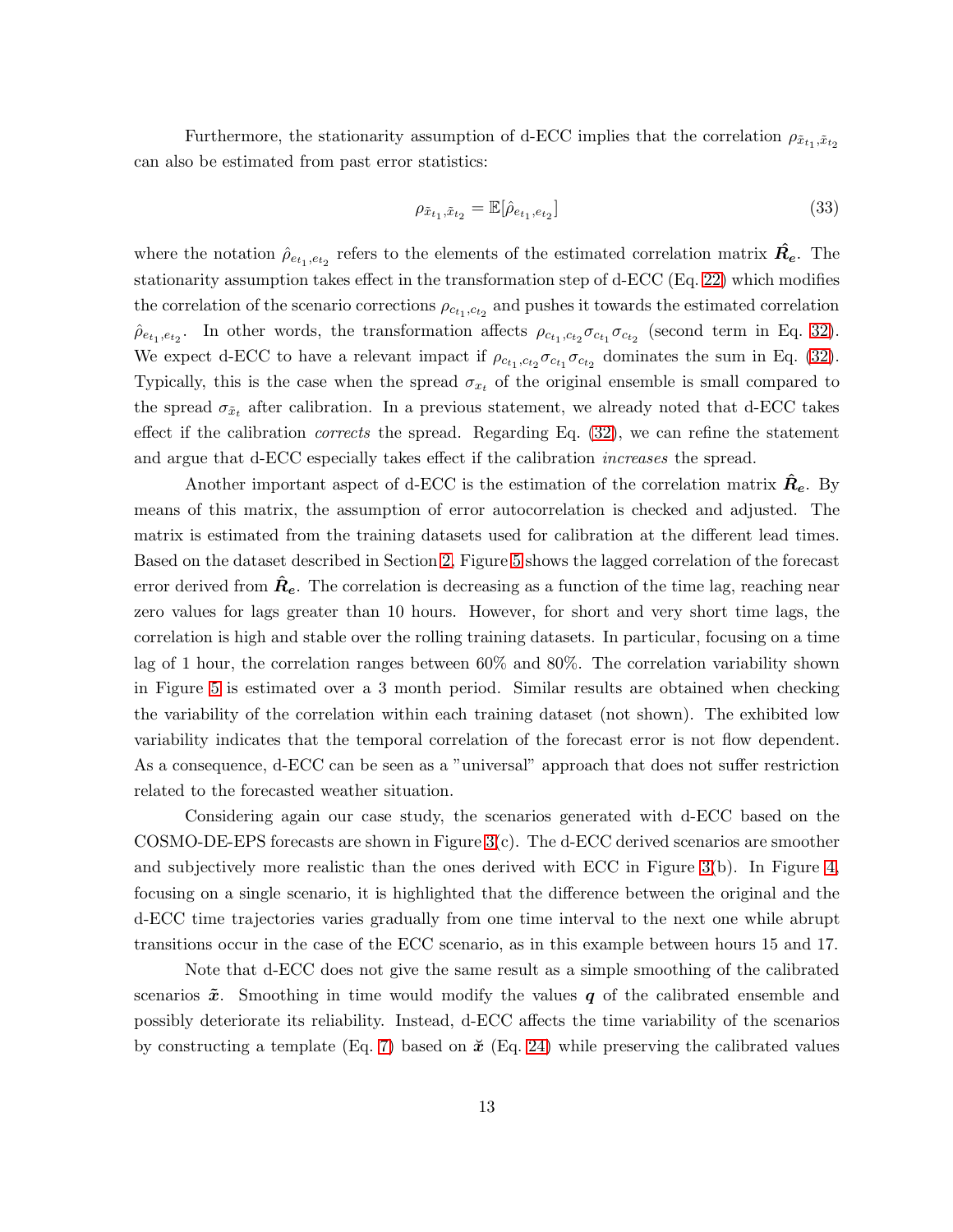

<span id="page-13-1"></span>Figure 5: Temporal lagged correlation coefficients summarizing the error correlation matrix  $\mathbf{R}_{e}$  used in the d-ECC approach. The boxplots indicate the variability within the 3 month calibration period.

 $q$ .

The discussion and illustration of d-ECC could certainly be extended by idealized studies and a rigorous mathematical framework. This would be welcomed as further research and would add further evidence to the expected behavior of d-ECC.

## <span id="page-13-0"></span>5 Verification methods

## 5.1 Multivariate scores

Verification of scenarios is first performed assessing the multivariate aspect of the forecast by means of adequate scores. The scores are applied focusing on scenarios in the form of time series. Considering an ensemble with  $N_e$  scenarios  $\mathbf{x}^{(n)}$  with  $n \in \{1, ..., N_e\}$  and an observed scenario y, the energy score (ES; [Gneiting](#page-21-9) *et al.*, [2008](#page-21-9)) is defined as:

$$
ES = \frac{1}{N_e} \sum_{n=1}^{N_e} ||\mathbf{y} - \mathbf{x}^{(n)}|| - \frac{1}{2N_e^2} \sum_{m=1}^{N_e} \sum_{p=1}^{N_e} ||\mathbf{x}^{(m)} - \mathbf{x}^{(p)}|| \tag{34}
$$

where  $\|.\|$  represents the Euclidean norm. ES is a generalization of the CRPS to the multivariate case.

ES suffers from a lack of sensitivity to misrepresentation of correlation structures [\(Pinson and Tastu](#page-22-11), [2013\)](#page-22-11). We consider therefore additionally the p-variogram score  $(pVS;$  [Scheuerer and Hamill,](#page-22-12)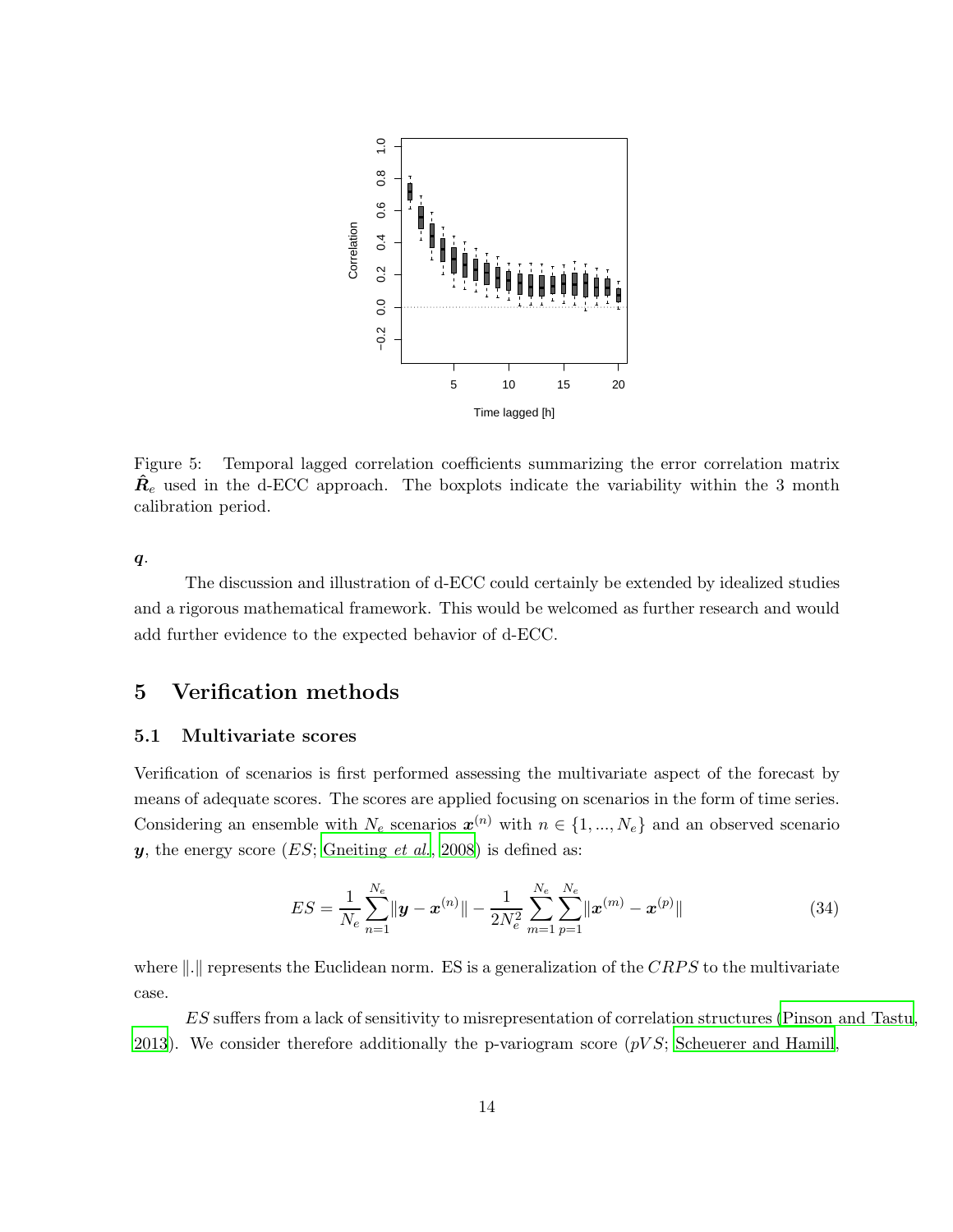[2015](#page-22-12)), which has better discriminative property in this respect. Based on the geostatistical concept of variogram,  $pVS$  is defined as:

$$
pVS = \sum_{i \neq j} \omega_{ij} \left( |y_i - y_j|^p - \frac{1}{N_e} \sum_{n=1}^{N_e} |x_i^{(n)} - x_j^{(n)}|^p \right)^2 \tag{35}
$$

with p the order of the variogram and where  $\omega_{ij}$  are weights and the indices i and j indicate the i-th and the j-th components of the marked vectors, respectively. In order to focus on rapid changes in wind speed, the weights  $\omega_{ij}$  are chosen proportional to the inverse square distance in time such:

$$
\omega_{ij} = \frac{1}{(i-j)^2}, \quad i \neq j,
$$
\n(36)

since  $i$  and  $j$  are here forecast lead time indices.

## 5.2 Multivariate rank histograms

The multivariate aspect of the forecast is in a second step assessed by means of rank histograms applied to multi-dimensional fields [\(Thorarinsdottir](#page-23-2) *et al.*, [2014](#page-23-2)). Two variants of the multivariate rank histogram are applied: the averaged rank histogram  $(ARH)$  and the band depth rank histogram (BDRH). The difference of the two approaches lies in the way to defined pre-ranks from multivariate forecasts. ARH considers the averaged rank over the multivariate aspect while BDRH assesses the centrality of the observation within the ensemble based on the concept of functional band depth.

The interpretation of ARH is the same as the interpretation of a univariate rank histogram: ∪-shaped, ∩-shaped, and flat rank histograms are interpreted as underdispersiveness, overdispersiveness, and calibration of the underlying ensemble forecasts, respectively. The interpretation of BDRH is different: a ∪-shape is associated to a lack of correlation, a  $\cap$ -shape to a too high correlation in the ensemble, a skewed rank histogram to bias or dispersion errors and a flat rank histogram to calibrated forecasts.

#### 5.3 Product oriented verification

Besides multivariate verification of time series scenarios, the forecasts are assessed in a product oriented framework. This type of scenario verification follows the spirit of the event oriented verification framework proposed by [Pinson and Girard \(2012](#page-22-13)). Probabilistic forecasts that require time trajectories are provided and assessed by means of well-established univariate probabilistic scores.

Two types of products derived from forecasted scenarios are here under focus. The first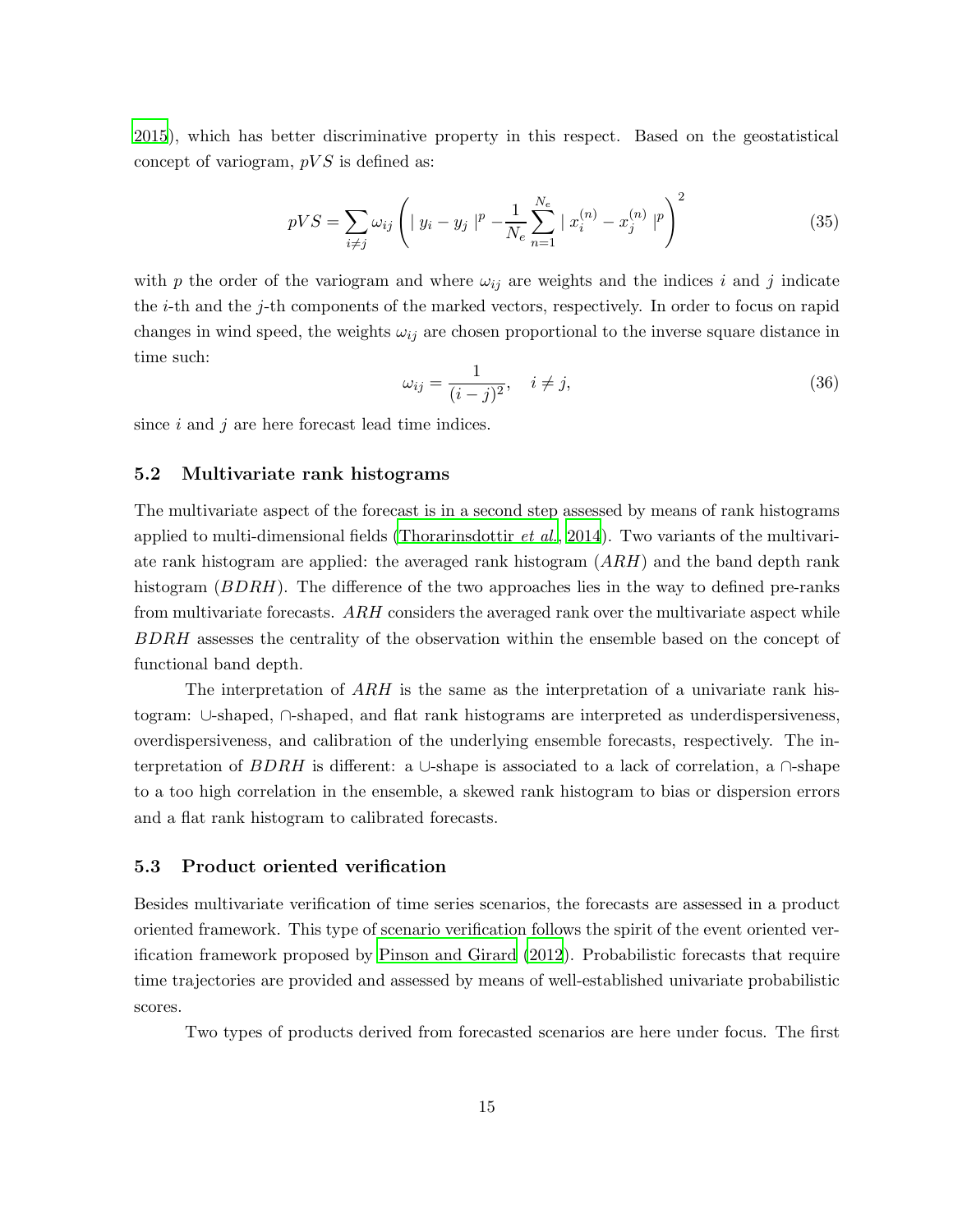one is defined as the mean wind speed over a day (here, a day is limited to the 21 hour forecast horizon). The second product is defined as the maximal upward wind ramp over a day, a wind ramp being defined as the difference between two consecutive forecast intervals. For both products, 20 forecasts are derived from the 20 scenarios at each station and each verification day.

The performances of the ensemble forecasts for the two types of products are evaluated by means of the CRPS. The CRPS is the generalization of the mean absolute error to predictive distributions [\(Gneiting](#page-21-9) *et al.*, [2008](#page-21-9)), and can be seen as the integral of the Brier score  $(BS;$ [Brier](#page-21-10), [1950\)](#page-21-10) over all thresholds or the integral of the quantile score (QS; [Koenker and Bassett,](#page-21-7) [1978](#page-21-7)) over all probability levels. Considering an ensemble forecast, the CRPS can be calculated as a weighted sum of  $QS$  applied to the sorted ensemble members (Bröcker, [2012](#page-21-11)). For a deeper insight in the forecast performance in terms of attributes, the  $CRPS$  is decomposed following the same approach (Ben Bouallegue, [2015](#page-20-2)): the CRPS reliability and resolution components are calculated as weighted sums of the reliability and resolution components of the QS at the probability levels defined by the ensemble size (see Eq. [3\)](#page-4-0), respectively. Formally, we write:

$$
CRPS_{reliability} = \frac{2}{N_e} \sum_{n=1}^{N_e} QS_{reliability}^{(\tau_n)}
$$
\n(37)

$$
CRPS_{resolution} = \frac{2}{N_e} \sum_{n=1}^{N_e} QS_{resolution}^{(\tau_n)}
$$
\n(38)

where  $QS_{reliability}^{(\tau_n)}$  and  $QS_{resolution}^{(\tau_n)}$  are the reliability and resolution components of the  $QS$ applied to the quantile forecasts at probability level  $\tau_n$ , respectively. The QS decomposition is performed following [Bentzien and Friederichs \(2014](#page-20-3)). The  $CRPS_{reliability}$  is negatively oriented (the lower the better) while the  $CRPS_{resolution}$  is positively oriented (the higher the better).

### 5.4 Bootstrapping

The statistical significance of the results are tested applying a block-bootstrap approach. Bootstrapping is a resampling technique which provides an estimation of the statistical consistency and is commonly applied to meteorological datasets [\(Efron and Tibshirani, 1986](#page-21-12)).

A block-bootstrap approach is applied in the following which consists in defining a block as a single day of the verification period [\(Hamill, 1999](#page-21-13)). Each day is considered as a separate block of fully independent data. The verification process is repeated 500 times using each time a random sample with replacement of the 92 verification days (March, April, May, 2013). The derived score distributions illustrate consequently the variability of the performance measures over the verification period and not between locations. Boxplots are used to represent the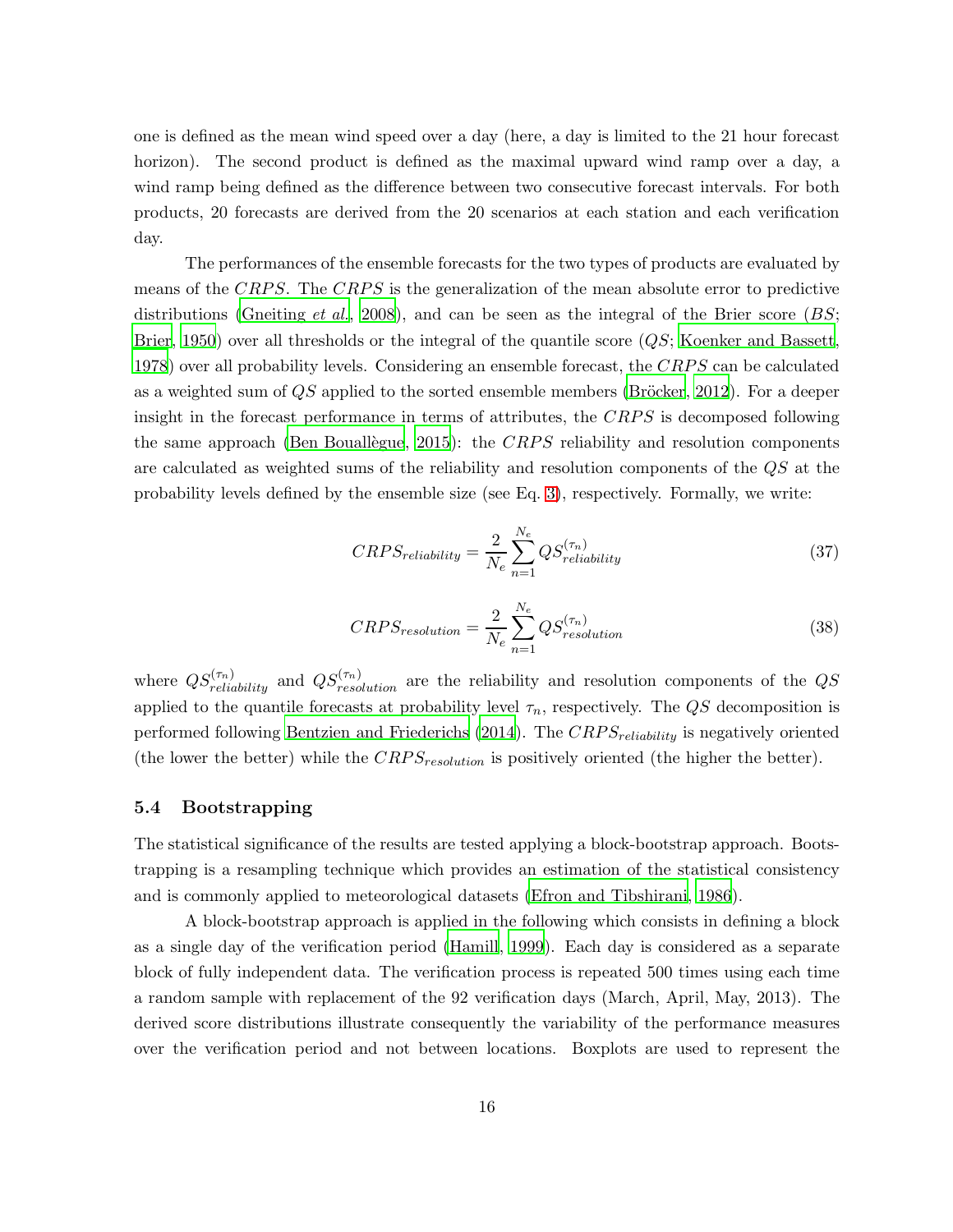

<span id="page-16-1"></span>Figure 6: Spectral analysis of the scenarios from the raw ensemble (black lines), of the scenarios derived with ECC (dashed grey lines) and with d-ECC (grey lines). Each line corresponds to one scenario among the 20. The spectrum of the observed time series is represented by the dashed dotted line.

distributions of the performance measures, where the quantile of the distributions at probability levels 5%, 25%, 50%, 75 % and 95% are highlighted.

# <span id="page-16-0"></span>6 Results and discussion

Before applying the verification methods introduced in the previous section, we propose to explore statistically the time series variability by means of a spectral analysis, an analysis of the time series in the frequency domain. Such an analysis is useful in order to describe statistical properties of the scenarios but has also direct implications for user's applications (see below; [Vincent](#page-23-3) *et al.*, [2010](#page-23-3)). A Fourier transformation is applied to each forecasted and observed scenario and the contributions of the oscillations at various frequencies to the scenario variance examined [\(Wilks](#page-23-4), [2006](#page-23-4)). In Figure [6,](#page-16-1) the mean amplitude of the forecast and observation time series over all stations and verification days is plotted as a function of their frequency components.

As already suggested by the case study, this analysis confirms that the ECC considerably increases the variability of the time trajectories with respect to the original ensemble, in particular at high frequencies. ECC scenario fluctuations are also much larger than the observed ones. Indeed, the amplitude is on average about two times larger at high frequencies in ECC time series than in the observed ones which explains the visual impression that ECC scenarios are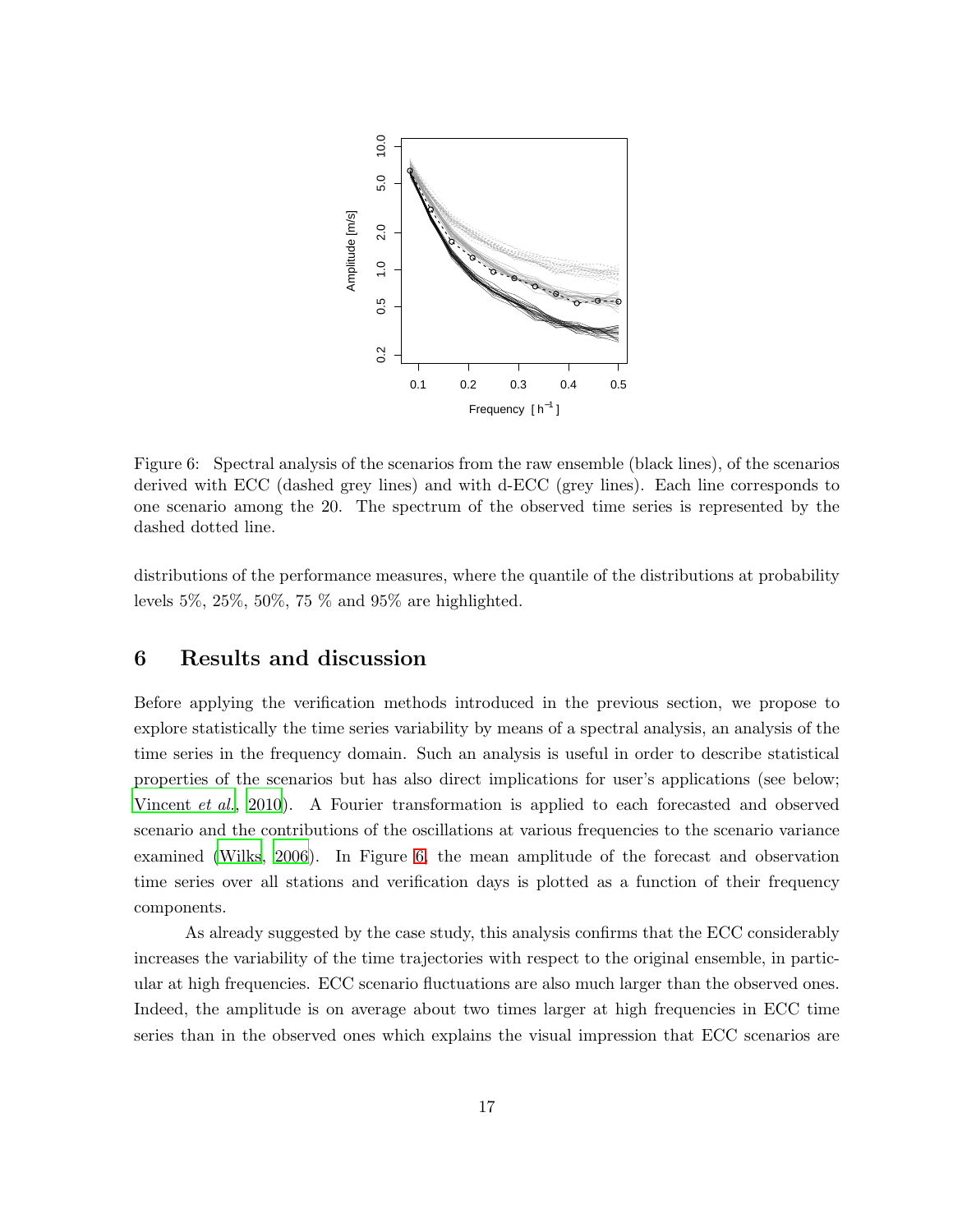unrealistic. Conversely, scenarios derived with the new copula approach do not exhibit such features. While the original ensemble shows a deficit of variability with respect to the observations, the d-ECC approach allows improving this aspect of the forecast. This first result, showing that d-ECC scenarios have a similar mean spectrum as the observation one, is complemented with an objective assessment of the forecasted scenarios based on probabilistic verification measures.

Figure [7](#page-18-0) shows the performance of the forecasted time trajectories by means of multivariate scores. The post-processed scenarios perform significantly better than the raw members in terms of ES (Figure [7\(](#page-18-0)a)). In terms of  $pVS$ , the d-ECC scenarios are better than the ECC ones and significantly better than the raw ones when  $p = 0.5$  (Figure [7\(](#page-18-0)b)). For higher orders of the variogram (here  $p = 1$ , Figure [7\(](#page-18-0)c)), the forecast improvement after post-processing is still clear when using d-ECC while the ECC results are slightly worse than the ones of the original forecasts.

Figure [8](#page-19-0) depicts the results in terms of multivariate rank histograms, ARH (upper panel) and  $BDRH$  (lower panel). The raw ensemble shows clear reliability deficiencies (Figures [8\(](#page-19-0)a) and [8\(](#page-19-0)d)) which motivated the use of post-processing techniques. Forecasts derived with ECC show still underdispersiveness but also too little correlation (Figures  $8(b)$  and  $8(e)$ ) while forecasts derived with d-ECC are better calibrated according to the rank histograms in Figures [8\(](#page-19-0)c) and [8\(](#page-19-0)f). Indeed, both plots indicate good reliability of the d-ECC derived scenarios.

Figure [9](#page-19-1) focuses on two products drawn from the time series forecasts: the daily mean wind speed (upper panel) and the daily maximal upward ramp (lower panel). The performances are assessed in terms of CRPS, CRPS reliability and CRPS resolution, from left to right, respectively. Looking at the results in terms of  $CRPS$ , we note the high similarity of Figures [9\(](#page-19-1)a) and [9\(](#page-19-1)d) with Figures [7\(](#page-18-0)a) and 7(c), respectively. As for the  $ES$ , post-processing significantly improves the forecasts of the daily mean product. As for  $pVS$  with  $p = 1$ , d-ECC improves the ramp product with respect to the original one while ECC does not generate improved products. The CRPS decomposition allows detailing the origin of these performances. We see in Figures [9\(](#page-19-1)b) and 9(e) that the CRPS results are mainly explained by the impact of the post-processing on the CRPS reliability components. However, focusing on the results in terms of CRPS resolution in Figures [9\(](#page-19-1)c) and 9(f), we note that the resolution of the original and d-ECC products are comparable while ECC deteriorates the resolution of the ramp product with respect to the original one.

Those verification results are interpreted as follows. Calibration corrects for the mean of the ensemble forecast and this is reflected, after the derivation of scenarios, by an improvement of the ES and daily mean product skill. Calibration also corrects for spread deficiencies increasing the variability of the ensemble forecasts. This increase of spread associated with a preservation of the rank structure of the original ensemble, as it is the case in the ECC approach, enlarges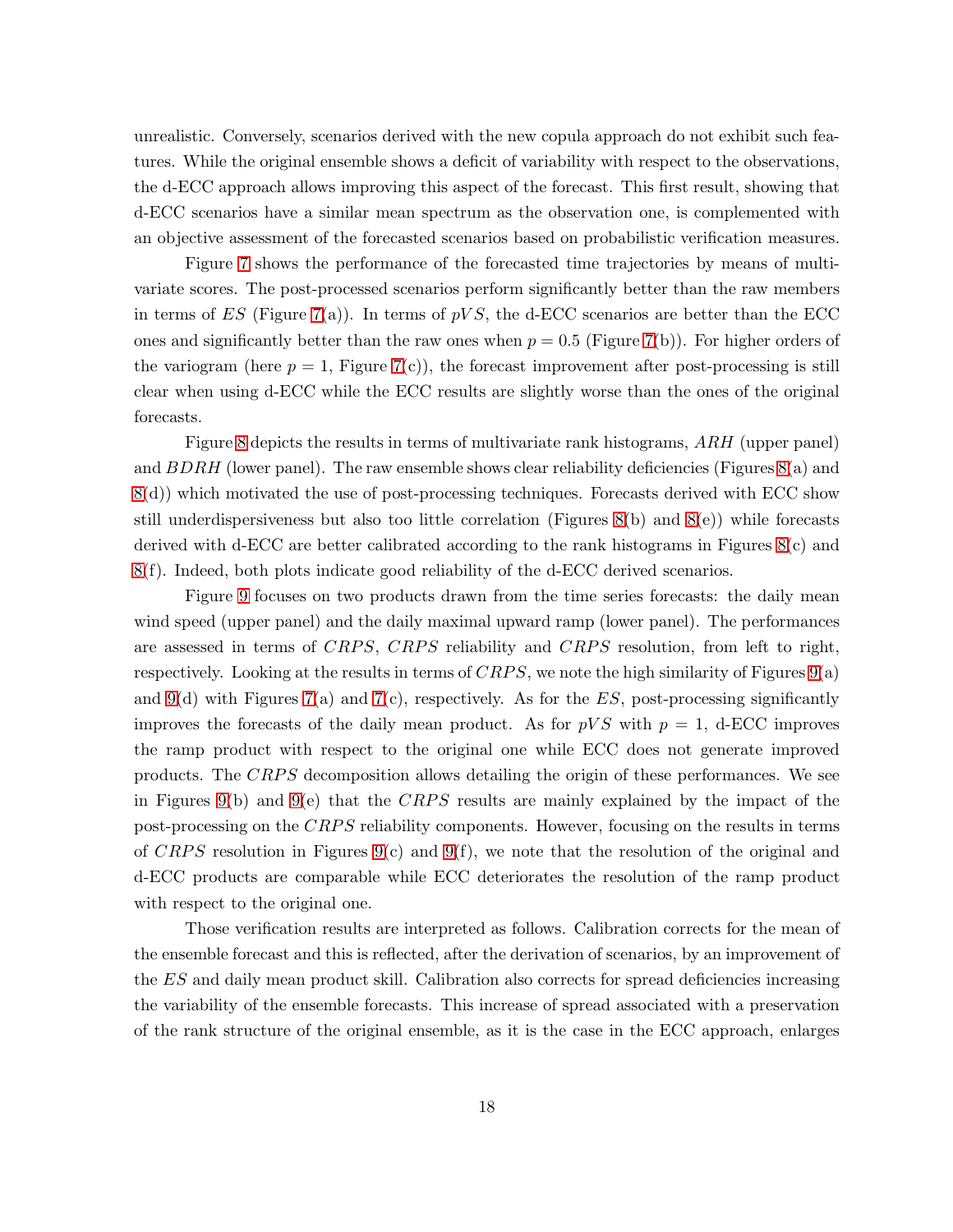

<span id="page-18-0"></span>Figure 7: Multivariate scores of time series: energy score (a) and p-variogram score for  $p =$ 0.5 (b) and  $p = 1$  (c) in the form of box plots drawn from the application of a 500-block bootstrapping.

indiscriminately the temporal variability of the forecasts and leads to a slight deterioration of the  $pVS$  and ramp product results.

The d-ECC approach provides scenarios with a temporal variability comparable to the one of the observation. In that case, the benefit of the calibration step in terms of reliability (at single forecast lead times) persists at the multivariate level (looking at time trajectories) after the reconstruction of scenarios with d-ECC. The multivariate reliability, or the reliability of derived products, is significantly improved after post-processing, though not perfect for specific derived products. Moreover, d-ECC scenarios perform as well as the original ensemble forecast in terms of resolution. So, unlike ECC, d-ECC is able to generate reliable scenarios with a level of resolution that is not deteriorated with respect to the original ensemble forecasts.

# 7 Conclusion and outlook

A new empirical copula approach is proposed for the post-processing of calibrated ensemble forecasts. The so-called dual ensemble copula coupling approach is introduced with a focus on temporal structures of wind forecasts. The new scheme includes a temporal component in the ECC approach accounting for the error autocorrelation of the ensemble members. The estimation of the correlation structure in the error based on past data allows adjusting the dependence structure in the original ensemble.

Based on COSMO-DE-EPS forecasts, the scenarios derived by d-ECC prove to be qualitatively realistic and quantitatively of superior quality. Post-processing of wind speed combining EMOS and d-ECC improves the forecasts in many aspects. In comparison to ECC, d-ECC drastically improves the quality of the derived scenarios. Applications that require temporal trajectories will fully benefit of the new approach in that case. As for any post-processing tech-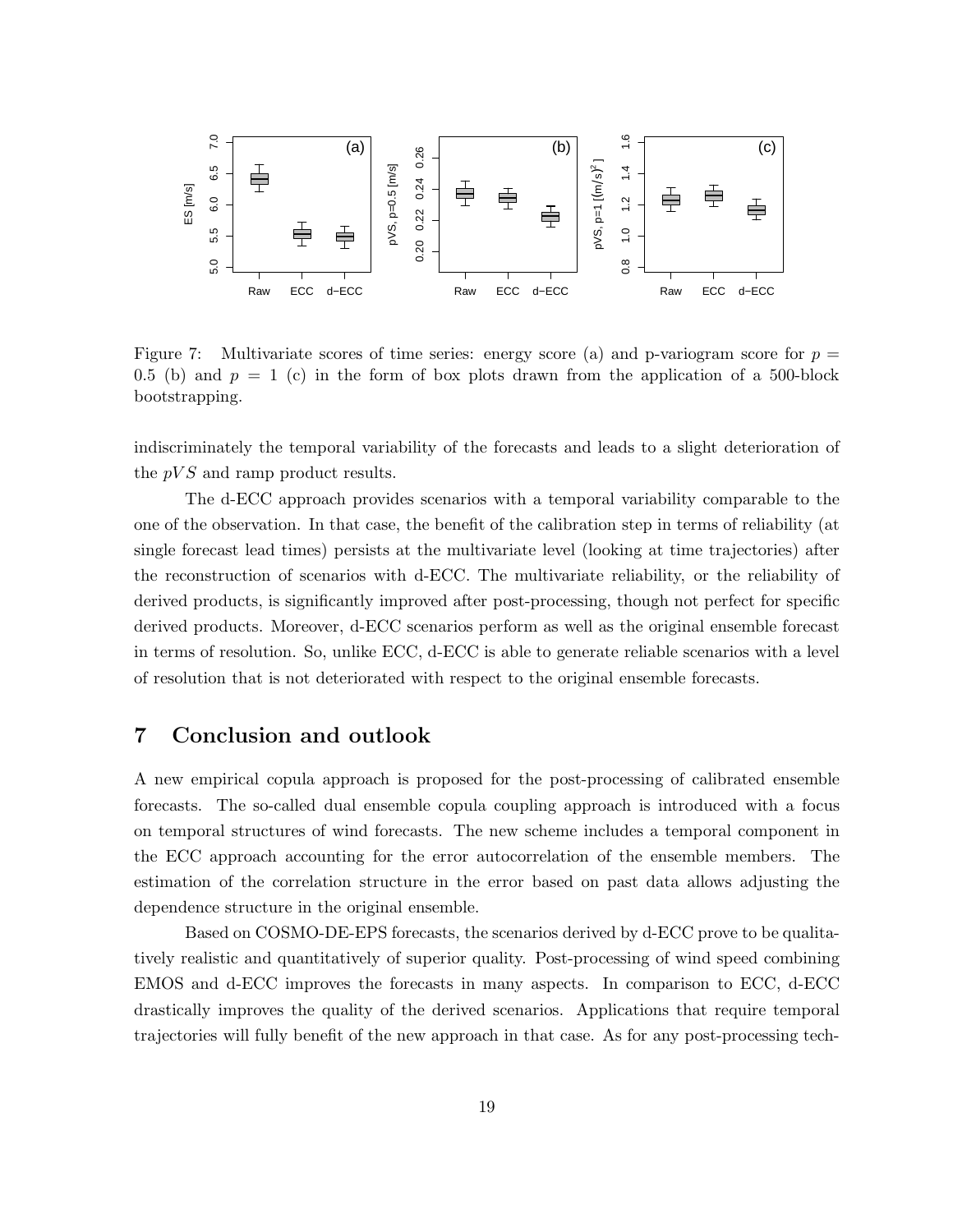

<span id="page-19-0"></span>Figure 8: Multivariate rank histograms: (a,b,c) average rank histograms and (d,e,f) band depth rank histograms for time series from the raw ensemble  $(a,d)$  and derived with ECC  $(b,e)$  and  $d$ -ECC  $(c,f)$ .



<span id="page-19-1"></span>Figure 9: Product oriented verification of scenarios: (a,b,c) daily means at station, (d,e,f) maximal upward ramps within a day at station. Results are shown in terms of  $CRPS$  (a,d), CRPS reliability component (b,e) and CRPS resolution component (c,f). The box plots indicate confidence intervals estimated with block bootstrapping. The arrows in the right corners indicate whether the performance measure is positively or negatively oriented.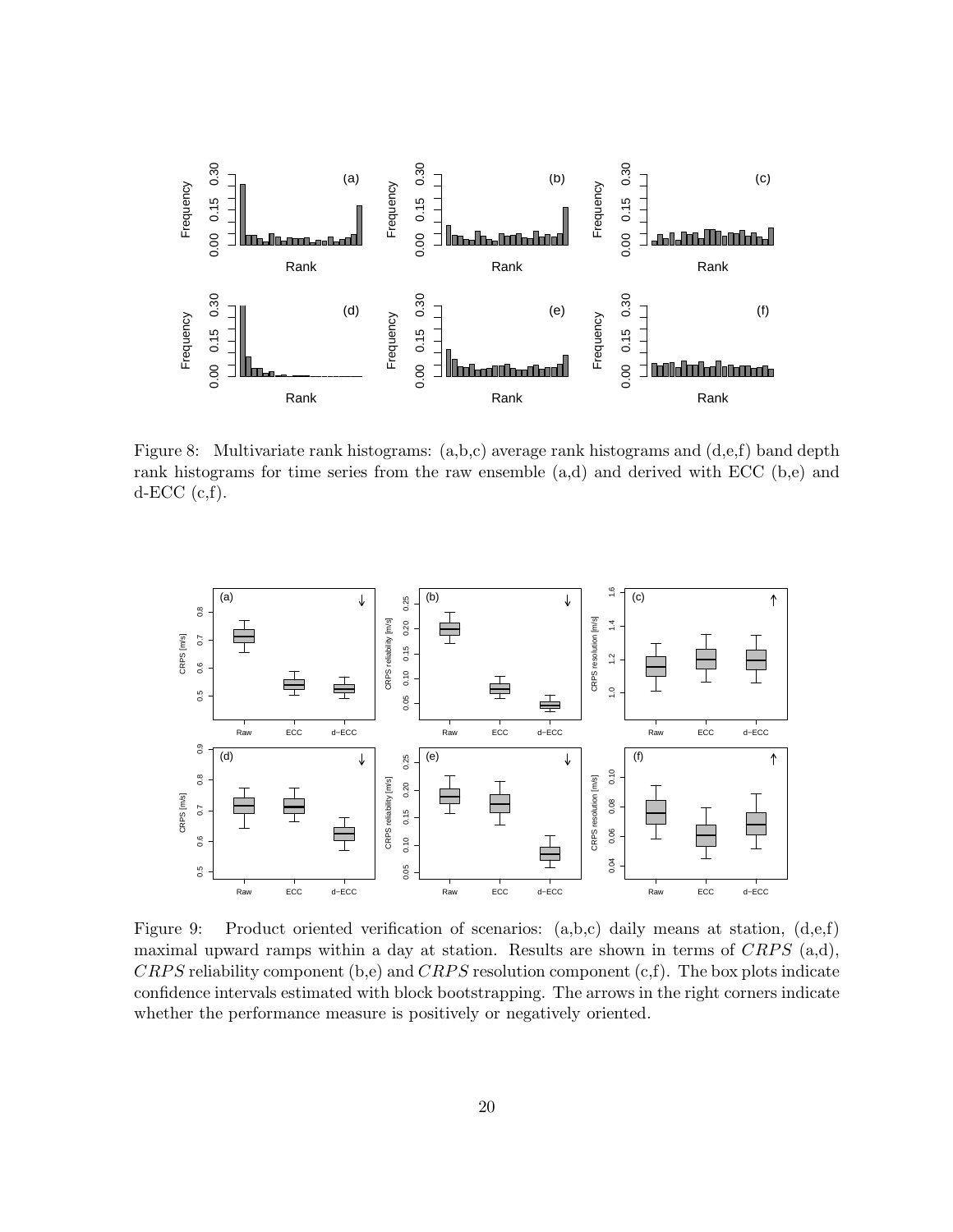nique, the benefit of the new copula approach can be weakened by improving the representation of the forecast uncertainty with more efficient member generation techniques and/or by improving the calibration procedure correcting for conditional biases. Meanwhile, at low additional complexity and computational costs, d-ECC can be considered as a valuable alternative to the standard ECC for the generation of consistent scenarios.

Though only the temporal aspect has been investigated in this study, the dual ensemble copula approach could be generalized to any multivariate setting. Further research is however required for the application of d-ECC at scales that are unresolved by the observations. For example, geostatistical tools could be applied for the description of the autocorrelation error structure at the model grid level. Moreover, the mathematical interpretation of the d-ECC scheme developed here would benefit from further theoretical investigations based on idealized case studies.

# Acknowledgments

This work has been done within the framework of the EWeLiNE project (*Erstellung innovativer* Wetter- und Leistungsprognosemodelle für die Netzintegration wetterabhängiger Energieträger) funded by the German Federal Ministry for Economic Affairs and Energy. The authors acknowledge the Department of Wind Energy of the Technical University of Denmark (DTU), the German Wind Energy Institute (DEWI GmbH), DNV GL, the Meteorological Institute (MI) of University of Hamburg and the Karlsruhe Institute of Technology (KIT) for providing wind measurements at stations Risoe, FINO1 and FINO3, FINO2, Hamburg and Lindenberg, and Karlsruhe, respectively. The authors are also grateful to Tilmann Gneiting and two anonymous reviewers for helpful and accurate comments on a previous version of this manuscript.

## References

- <span id="page-20-1"></span>Ben Bouallegue Z. 2013. Calibrated short-range ensemble precipitation forecasts using extended logistic regression with interaction terms. *Wea. Forecasting* 28: 515–524.
- <span id="page-20-2"></span>Ben Bouallegue Z. 2015. Assessment and added value estimation of an ensemble approach with a focus on global radiation forecasts. *Mausam* 66: 541–550.
- <span id="page-20-3"></span>Bentzien S, Friederichs P. 2014. Decomposition and graphical portrayal of the quantile score. *Q.J.R. Meteorol. Soc.* 140: 1924–1934.
- <span id="page-20-0"></span>Bremnes JB. 2004. Probabilistic wind power forecasts using local quantile regression. *Wind Energ.* 7: 47–54.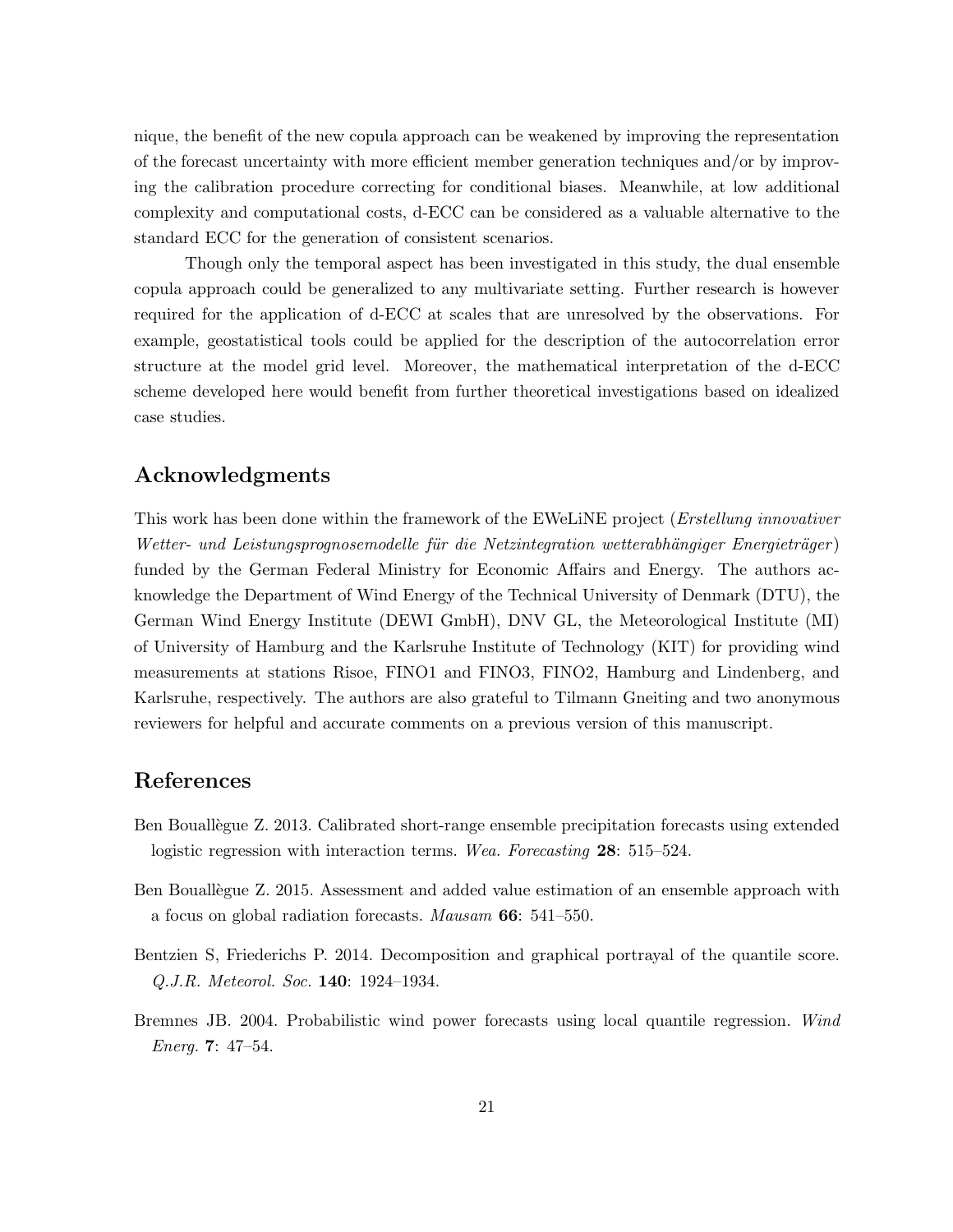- <span id="page-21-10"></span>Brier GW. 1950. Verification of forecasts expressed in terms of probability. *Mon. Wea. Rev.* 78: 1–3.
- <span id="page-21-11"></span>Bröcker J. 2012. Evaluating raw ensembles with the continuous ranked probability score. *Q.J.R. Meteorol. Soc.* 138: 161–1617.
- <span id="page-21-4"></span>Clark M, Gangopadhyay S, Hay L, Rajagopalan B, Wilby R. 2004. The schaake shuffle: a method for reconstructing space-time variability in forecasted precipitation and temperature fields. *Journal of Hydrometeorology* 5: 243–262.
- <span id="page-21-12"></span>Efron B, Tibshirani R. 1986. Bootstrap methods for standard errors, confidence intervals, and other measures of statistical accuracy. *Statist. Sci.* 1: 54–75.
- <span id="page-21-3"></span>Feldmann K, Scheuerer M, Thorarinsdottir T. 2015. Spatial postprocessing of ensemble forecasts for temperature using nonhomogeneous Gaussian regression. *Mon. Wea. Rev.* 143: 955–971.
- <span id="page-21-5"></span>Flowerdew J. 2014. Calibrating ensemble reliability whilst preserving spatial structure. *Tellus A* 66.
- <span id="page-21-6"></span>Gebhardt C, Theis SE, Paulat M, Ben Bouallègue Z. 2011. Uncertainties in COSMO-DE precipitation forecasts introduced by model perturbations and variation of lateral boundaries. *Atmos. Res.* 100: 168–177.
- <span id="page-21-1"></span>Gneiting T, Balabdaoui F, Raftery AE. 2007. Probabilistic forecasts, calibration, and sharpness. *J. Roy. Stat. Soc.* 69B: 243–268.
- <span id="page-21-9"></span>Gneiting T, Stanberry L, Grimit E, Held L, Johnson N. 2008. Assessing probabilistic forecasts of multivariate quantities, with applications to ensemble predictions of surface winds. *Test* 17: 211–235.
- <span id="page-21-13"></span>Hamill TM. 1999. Hypothesis tests for evaluating numerical precipitation forecasts. *Weather Forecasting* 14: 155–167.
- <span id="page-21-8"></span>Kessy A, Lewin A, Strimmer K. 2015. Optimal whitening and decorrelation. *arXiv:1512.00809* .
- <span id="page-21-2"></span>Keune J, Ohlwein C, Hense A. 2014. Multivariate probabilistic analysis and predictability of medium-range ensemble weather forecasts. *Mon. Wea. Rev.* 142: 4074–4090.
- <span id="page-21-7"></span>Koenker R, Bassett G. 1978. Regression quantiles. *Econometrica* 46: 33–50.
- <span id="page-21-0"></span>Krzysztofowicz R. 1983. Why should a forecaster and a decision maker use Bayes theorem. *Water Resour. Res.* 19: 327–336.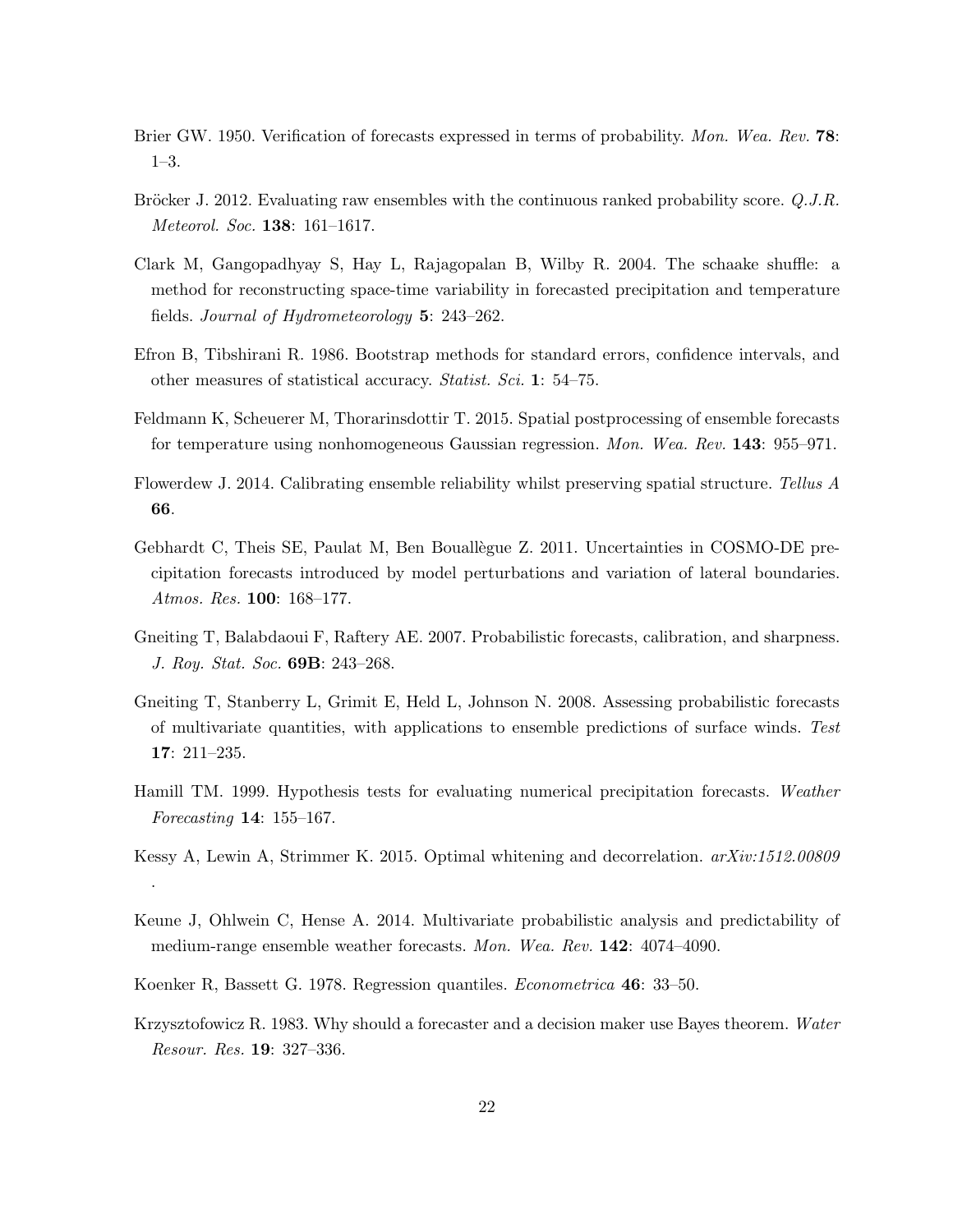- <span id="page-22-0"></span>Leutbecher M, Palmer TN. 2008. Ensemble forecasting. *Journal of Computational Physics* 227: 3515–3539.
- <span id="page-22-9"></span>Matheson J, Winkler R. 1976. Scoring rules for continuous probability distributions. *Manage. Sci.* 22: 1087–1096.
- <span id="page-22-8"></span>Peralta C, Ben Bouallegue Z, Theis SE, Gebhardt C. 2012. Accounting for initial condition uncertainties in COSMO-DE-EPS. *Journal of Geophysical Research* 117.
- <span id="page-22-3"></span>Pinson P. 2012. Adaptive calibration of (u,v)-wind ensemble forecasts. *Quart. J. Roy. Meteor. Soc.* 138: 1273–1284.
- <span id="page-22-1"></span>Pinson P. 2013. Wind energy: forecasting challenges for its operational management. *Statistical Science* 28: 564–585.
- <span id="page-22-13"></span>Pinson P, Girard R. 2012. Evaluating the quality of scenarios of short-term wind power generation. *Applied Energy* 96: 12–20.
- <span id="page-22-5"></span>Pinson P, Papaefthymiou G, Klockl B, Nielsen H, Madsen H. 2009. From probabilistic forecasts to statistical scenarios of short-term wind power production. *Wind Energ.* 12: 51–62.
- <span id="page-22-11"></span>Pinson P, Tastu J. 2013. Discrimination ability of the energy score. *Technical report, Technical University of Denmark*.
- <span id="page-22-6"></span>Schefzik R, Thorarinsdottir T, Gneiting T. 2013. Uncertainty quantification in complex simulation models using ensemble copula coupling. *Statistical Science* 28: 616–640.
- <span id="page-22-12"></span>Scheuerer M, Hamill T. 2015. Variogram-based proper scoring rules for probabilistic forecasts of multivariate quantities. *Mon. Wea. Rev.* 143: 1321–1334.
- <span id="page-22-7"></span>Schölzel C, Hense A. 2011. Probabilistic assessment of regional climate change in Southwest Germany by ensemble dressing. *Climate Dyn.* 36: 2003–2014.
- <span id="page-22-4"></span>Schuhen N, Thorarinsdottir T, Gneiting T. 2012. Ensemble model output statistics for wind vectors. *Mon. Wea. Rev.* 140: 3204–3219.
- <span id="page-22-10"></span>Sklar M. 1959. Fonctions de répartition à n dimensions et leurs marges. *Publ. Inst. Statist. Univ. Paris* 8: 229–231.
- <span id="page-22-2"></span>Sloughter J, Gneiting T, Raftery AE. 2010. Probabilistic wind speed forecasting using ensembles and Bayesian model averaging. *J. Amer. Stat. Assoc.* 105: 25–35.